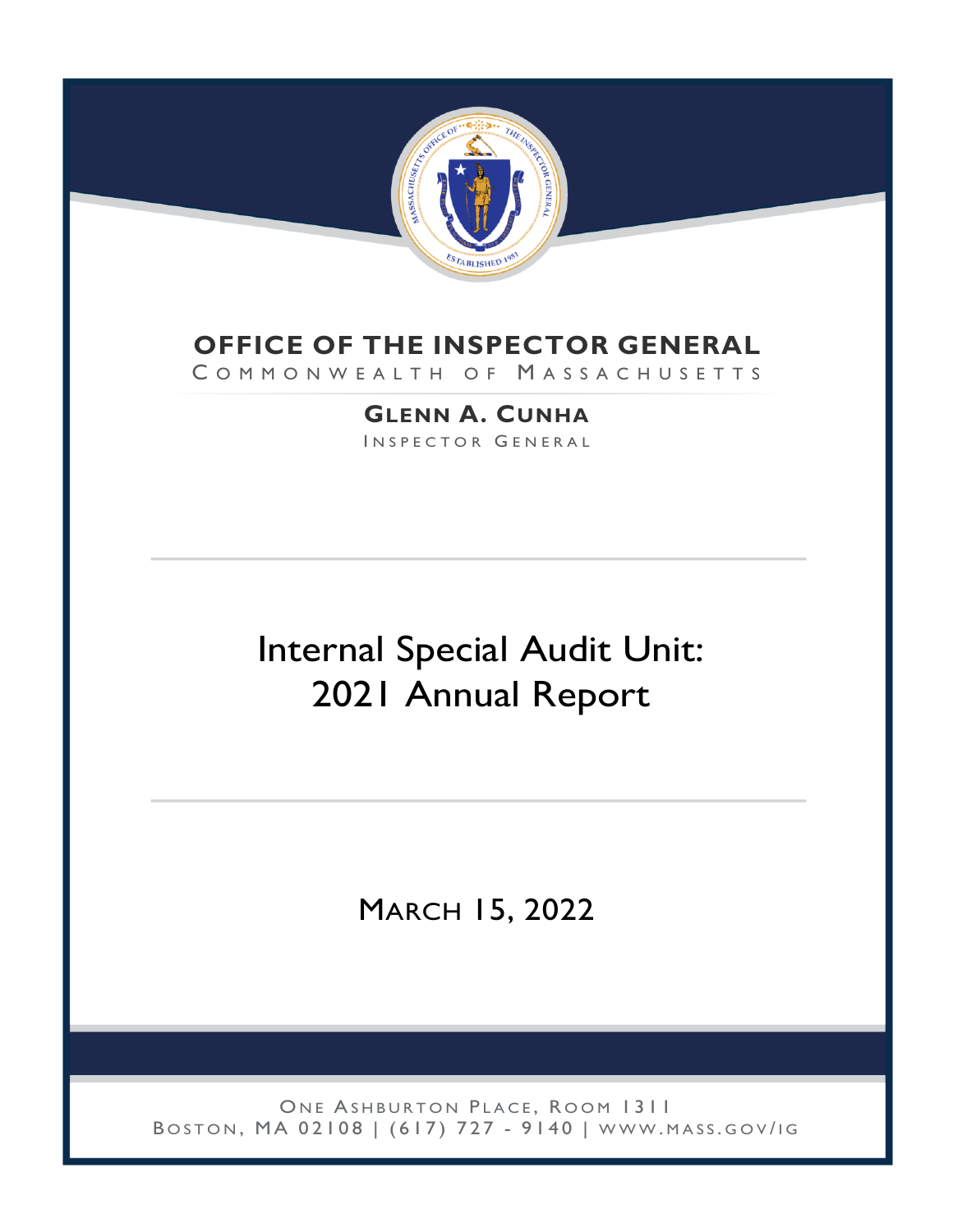## TABLE OF CONTENTS

| $\mathsf{L}$ |                                                                                                      |
|--------------|------------------------------------------------------------------------------------------------------|
| ΙΙ.          |                                                                                                      |
|              |                                                                                                      |
| I.           |                                                                                                      |
|              |                                                                                                      |
|              |                                                                                                      |
| II.          |                                                                                                      |
| III.         |                                                                                                      |
|              |                                                                                                      |
|              | А.                                                                                                   |
|              | <b>B.</b>                                                                                            |
|              | $\mathsf{C}$ .                                                                                       |
| V.           |                                                                                                      |
|              | VI. Investigations Referred to the Office of the Inspector General and Attorney General's Office  24 |
|              |                                                                                                      |
| I.           |                                                                                                      |
| ΙΙ.          |                                                                                                      |
|              |                                                                                                      |
|              |                                                                                                      |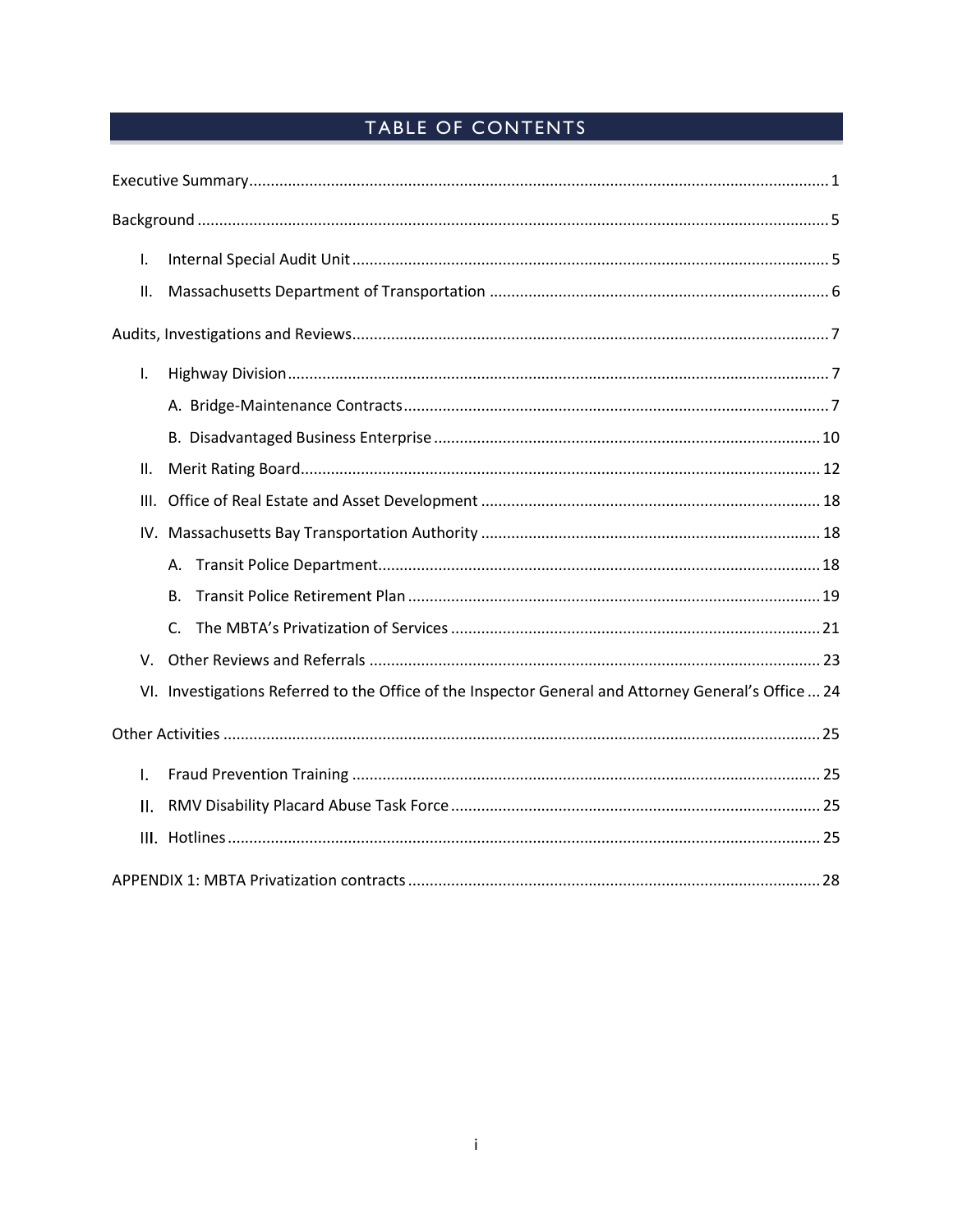#### EXECUTIVE SUMMARY

<span id="page-2-0"></span>The Legislature created the Internal Special Audit Unit (ISAU or Unit) as a part of the Massachusetts Office of the Inspector General (Office), an independent state agency with a broad legislative mandate to prevent and detect fraud, waste and abuse of public funds at all levels of government.<sup>1</sup> The ISAU is tasked with monitoring the quality, efficiency and integrity of the Massachusetts Department of Transportation (MassDOT).

The ISAU performs audits, investigations and reviews to prevent, detect and correct fraud, waste and abuse in the expenditure of public and private transportation funds. The ISAU assists the Commonwealth, the public, MassDOT and the Massachusetts Bay Transportation Authority (MBTA), as well as local cities and towns, by identifying potential cost savings, waste and the misuse of transportation funds. In addition, Section 196 of Chapter 46 of the Acts of 2015 requires the ISAU to evaluate the MBTA's efforts to save taxpayer funds by privatizing some of its services.

This report summarizes the ISAU's principal investigations, reviews, audits and other activities over the last year.

Bridge-Maintenance Contracts. The ISAU concluded investigations into two companies, NEL Corporation and Kodiak Corporation, that maintain and repair bridges for MassDOT. The ISAU reviewed five contracts that MassDOT had with NEL and four contracts with Kodiak. The nine contracts required the companies to provide specific items – including certain tools, equipment and supplies – without additional charges to MassDOT. The ISAU found, however, that the companies had charged MassDOT for unallowed items for several years under all nine contracts.

After identifying evidence of overbilling in all nine bridge-maintenance contracts it reviewed, the ISAU collaborated with the Office's Civil Recovery Unit and the Attorney General's Office to recover the overpayments. In total, the Office recovered \$755,000 from the two companies. Both companies also agreed to put measures in place to prevent future overbilling. Further, during the ISAU's investigation, the Highway Division began to standardize maintenance contracts across all six of its highway districts. This initiative will help provide uniformity to both MassDOT staff and vendors, reduce uncertainty about the interpretation of different contract terms, and allow staff to become more conversant about standard contract provisions, such as provisions regarding permissible charges and billing requirements.

Disadvantaged Business Enterprise. Following a hotline tip, the ISAU reviewed whether a MassDOT-certified disadvantaged business enterprise (DBE) qualified for the state's DBE program, which is designed to give small businesses owned and controlled by socially and economically disadvantaged individuals a fair opportunity to compete for transportation contracts. The ISAU found that the company's success as a construction subcontractor and supplier had allowed its owner to "accumulate substantial wealth," which meant that the company no longer qualified to participate in the DBE program. The ISAU

<sup>1</sup> Section 9 of Chapter 6C of the General Laws was passed through the enactment of Section 8 of Chapter 25 of the Acts of 2009.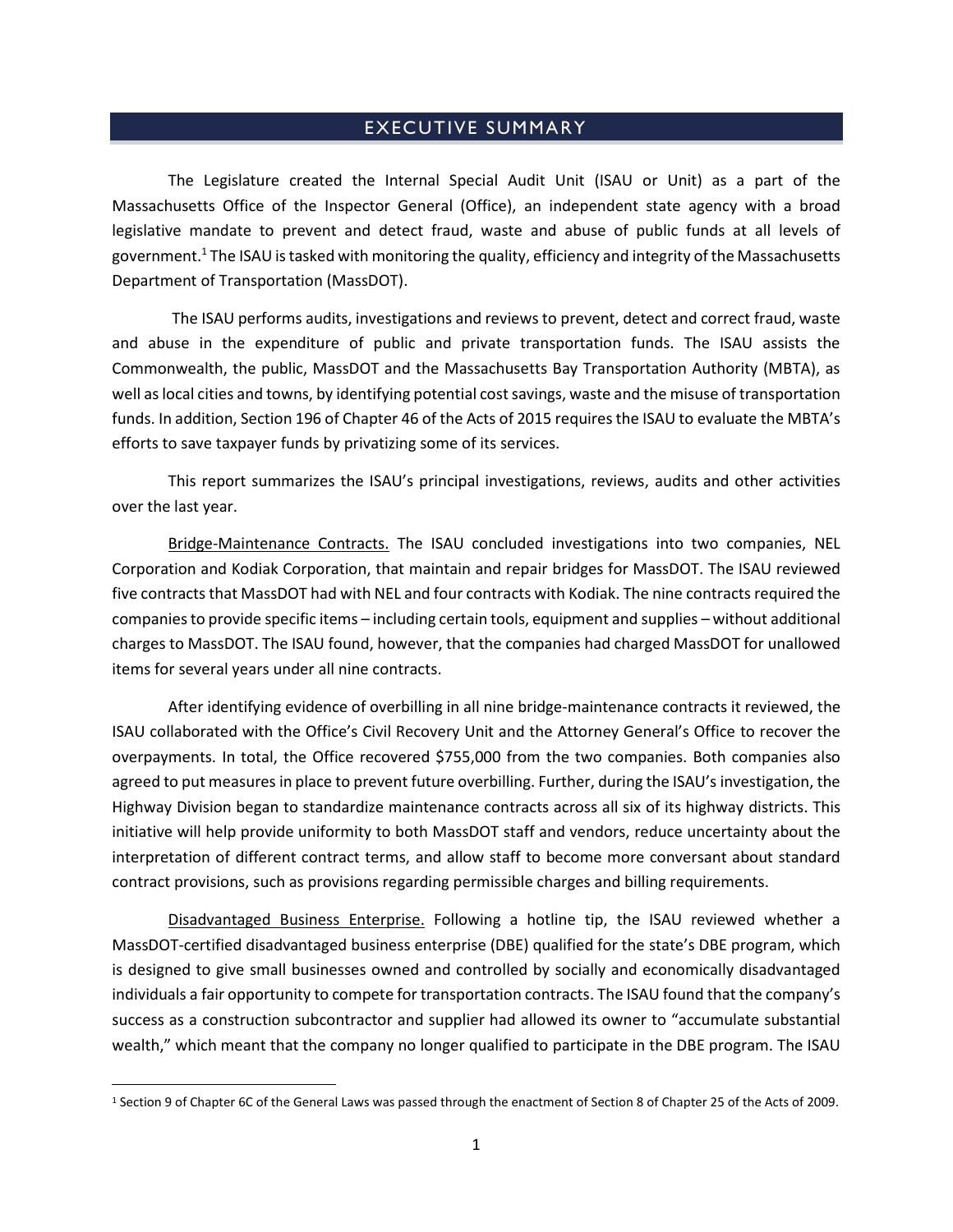based its conclusion on an in-depth analysis of the business owner's overall financial condition, including her ownership of other businesses, vast real estate portfolio, access to credit, and lavish spending on both personal and business accounts. MassDOT's Unified Certification Program Board is currently reviewing this company's DBE certification.

Merit Rating Board. The ISAU continued its review of the Merit Rating Board (MRB), the division of the Registry of Motor Vehicles (RMV) that maintains and updates driving records. The ISAU initiated its review in 2019 in the wake of a fatal traffic accident that revealed the RMV had not been updating driving records in a timely manner.

In 2021, the ISAU continued its review and analyzed the MRB's spending to determine whether the MRB expends funds in accordance with its statutory mandate and pays only for costs related to its operations. Because the Legislature funds the MRB through a separate appropriation, the MRB's budget should only be used to pay for its operating costs.

The MRB's spending can be divided into two major components: (1) direct spending, such as for staff salaries and office expenses; and (2) MassDOT information technology (IT) expenses. Historically, the MRB has retained approximately half of its budget for direct expenses, and MassDOT has used the other half towards its IT budget. The ISAU reviewed both components.

After analyzing detailed spending data and invoices, the ISAU concluded that the MRB appropriately used its portion of the MRB budget in fiscal year 2018. The ISAU chose this fiscal year because it was the last full fiscal year before the fatal accident that led to the ISAU's review. Turning to the second component, the ISAU evaluated the IT expenses that MassDOT paid for with MRB funds. The ISAU found that the MRB pays for a significant portion of the fees that the state's Executive Office of Technology Services and Security (EOTSS) charges MassDOT to provide IT support. In fiscal year 2018, for example, MassDOT used almost \$3.9 million in MRB funds for the fees that EOTSS charged to support all of MassDOT. This represented 30% of EOTSS's entire charges to MassDOT for IT services in 2018. The ISAU could not substantiate that the \$3.9 million allocation was directly related to the MRB's actual IT needs and usage. Finally, the ISAU also found that in fiscal year 2018 alone, MassDOT used \$560,862 in MRB funds for IT expenses for RMV branches that were unrelated to the MRB's operations.

The ISAU presented its findings to the Merit Rating Board in 2021, and met regularly with individuals at the MRB, RMV and MassDOT. The ISAU recommended that MassDOT develop a method for calculating the amount to charge the MRB based on the MRB's actual technology and system usage. The ISAU also advised MassDOT to use MRB funds only for expenses directly related to the MRB's statutory obligations and duties.

MassDOT Leases. MassDOT owns property throughout the state and generates revenue by leasing the property to private companies. The ISAU reviewed leases that MassDOT has with three companies and found that all three companies may have underpaid MassDOT. The ISAU determined that one company did not pay rent for several monthsin 2020 and 2021. The ISAU learned that the company, which operates a parking garage in Boston, may be eligible for a rent abatement if it can show that the COVID-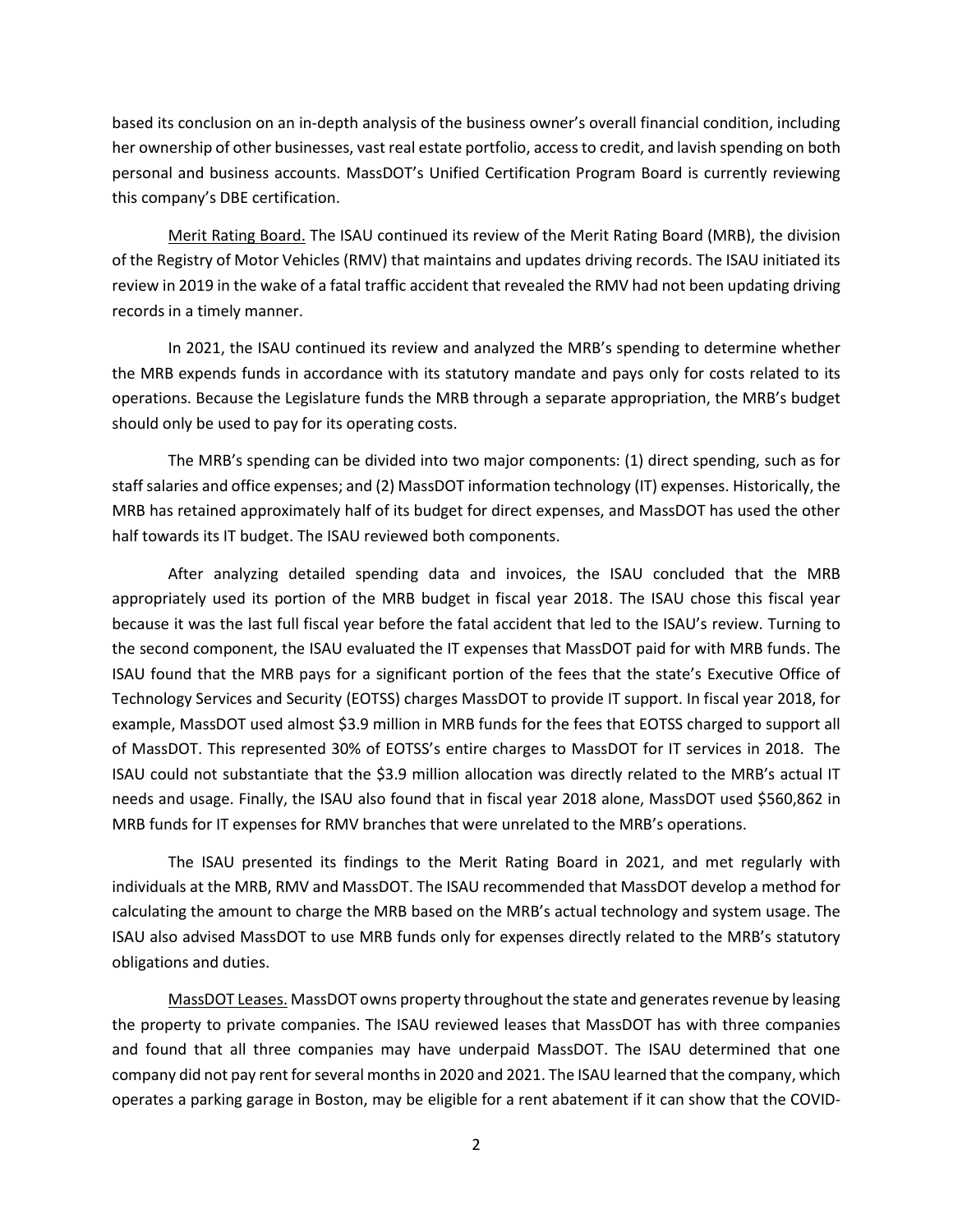19 pandemic adversely affected its business. The ISAU asked MassDOT to recover all unpaid rent, taking into consideration any rent abatement that the department awards. MassDOT's contracts with the other two companies include audit provisions that allow MassDOT to audit the company's lease payments. MassDOT has engaged an outside auditor to review both companies' payments, and the audits are currently underway.

MBTA Transit Police Department. Working with the Office's Audit, Oversight and Investigations Division (AOI), the MBTA Transit Police Department and the Suffolk County District Attorney's Office, the ISAU investigated allegations that three former MBTA transit police officers committed time theft. As a result of this investigation, all three were charged with larceny for allegedly collecting pay for hours they did not work. Following the charges, two of the former officers paid approximately \$12,000 in restitution to the MBTA and have been placed on pre-trial probation. The case against the third former officer is still pending in the Boston Municipal Court.

MBTA Transit Police Retirement Plan. Working with AOI, the ISAU examined supplemental and disability retirement benefits that the MBTA Police Association Retirement Plan paid to several retirees. The Office found that the Retirement Plan had overpaid 24 retirees \$470,217 in supplemental retirement and disability retirement benefits.

The Office determined that the Retirement Plan overpaid the retirees because it had poor internal controls and no systems to track and terminate payments when retirees were no longer eligible. When the new executive director of the Retirement Plan discovered the overpayments, she put controls in place to ensure the plan pays the correct retirement benefits going forward. The Retirement Plan also entered into repayment plans with the retirees who received the overpayments.

MBTA Privatization. Between 2015 and 2018, the MBTA outsourced seven services pursuant to a temporary exemption from the Taxpayer Protection Act.<sup>2</sup> By statute, the Office must review all MBTA contracts for privatized services.<sup>3</sup> Specifically, within 90 days after the complete performance of an MBTA contract that falls under the exemption, the Office must file a report on the privatization efforts. Although all seven contracts are still active and the services are ongoing, the ISAU continued to actively monitor their statuses and extensions to meet the Office's reporting requirements.

Federal Pandemic Funding. The MBTA has received, or anticipates receiving, approximately \$2.2 billion in federal assistance in response to the COVID-19 pandemic. As part of its statutory mandate to monitor the quality and efficiency of MassDOT's programs, in 2021, the ISAU began to review the MBTA's use of its federal pandemic assistance funds. In December 2021, the Legislature created an oversight reserve fund for four state oversight agencies, including this Office, to review state and local agencies' use of federal pandemic funds. The ISAU will continue its reviews of pandemic funds in 2022 in accordance with its statutory mandate and the oversight reserve fund.

<sup>2</sup> M.G.L. c. 7, §§ 52-55.

<sup>3</sup> Section 196 of Chapter 46 of the Acts of 2015.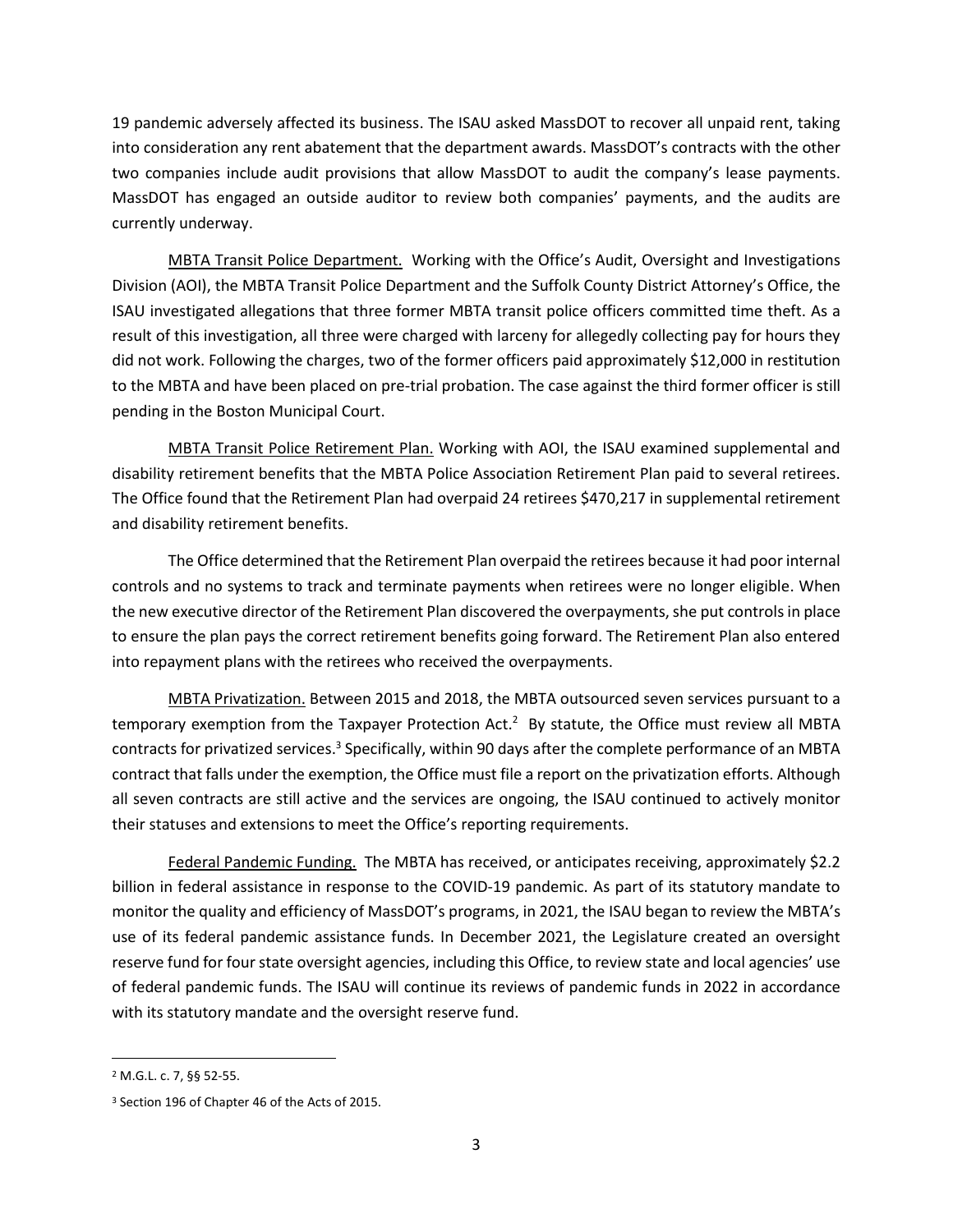Anti-Fraud Training. In addition to the investigations, audits and reviews outlined above, ISAU staff taught anti-fraud trainings in 2021 to help prevent fraud, waste and abuse of transportation funds. The trainings examined common fraud schemes, fraud prevention techniques and red flags for vendor fraud. Additionally, two ISAU employees developed and taught a class on managing municipal construction projects. The class focused on contract administration, common construction fraud schemes and false claims recoveries. The ISAU presented this training with staff from MassDOT's Community Grants Program.

Hotlines. Finally, the ISAU continues to operate two confidential hotlines, one for the public and a second for MassDOT and MBTA employees. In 2021, the Unit received and reviewed 257 complaints about suspected fraud, waste or abuse in the expenditure of transportation funds.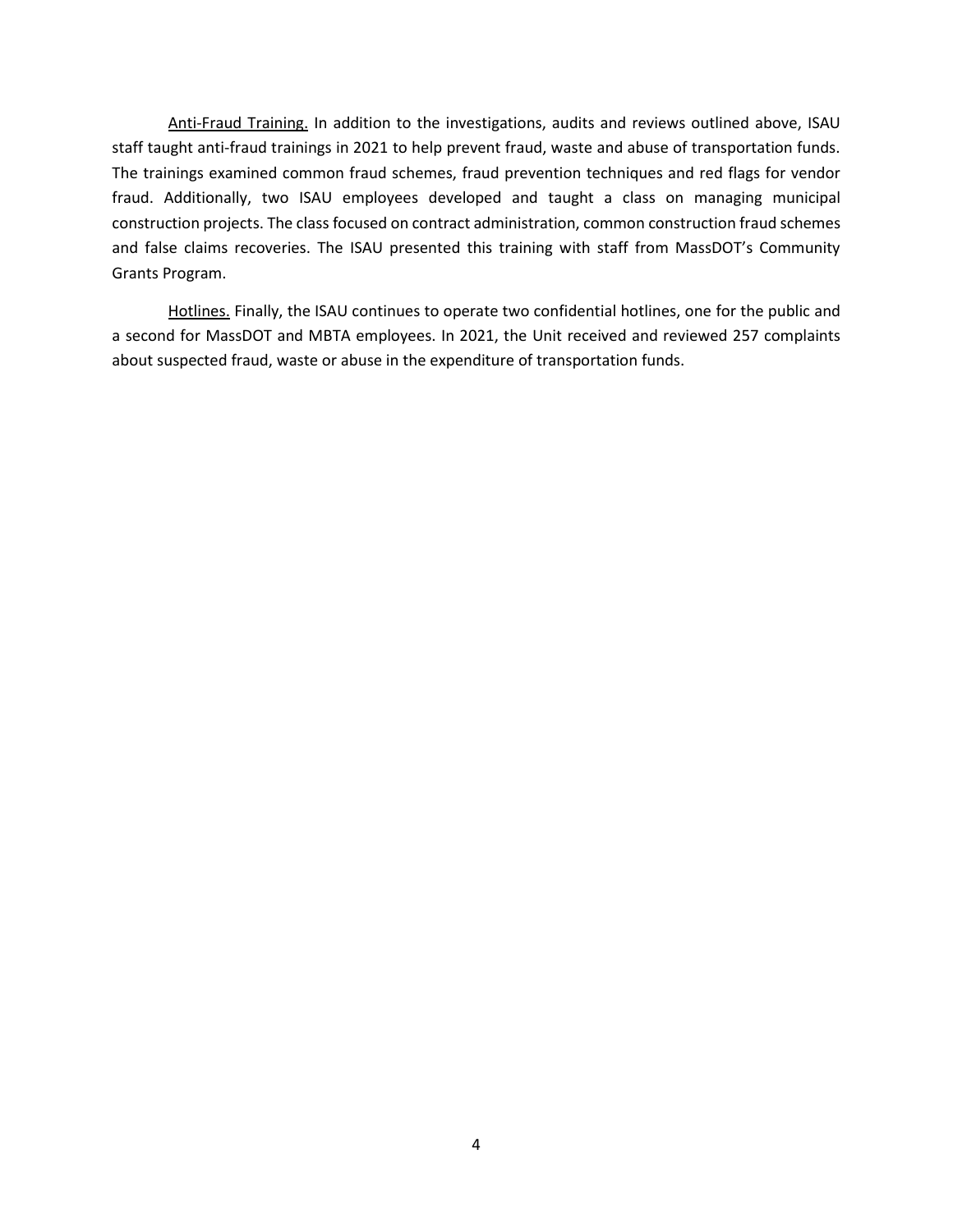### BACKGROUND

#### <span id="page-6-1"></span><span id="page-6-0"></span>**I. Internal Special Audit Unit**

The Massachusetts Office of the Inspector General (Office) is an independent state agency charged with preventing and detecting fraud, waste and abuse in the use of public funds and public property. In keeping with its broad statutory mandate, the Office investigates allegations of fraud, waste and abuse at all levels of government; reviews programs and practices in state and local agencies to identify systemic vulnerabilities and opportunities for improvement; and provides training and assistance to both the public and private sectors to help prevent the misuse of government funds.

The Legislature created the Internal Special Audit Unit (ISAU) to monitor the quality, efficiency and integrity of the Massachusetts Department of Transportation's (MassDOT or Department) operating and capital programs. Formally established in 2013, the ISAU has a staff of seven professionals dedicated to performing audits, investigations and reviews. The ISAU assists the Commonwealth, the public, MassDOT and the Massachusetts Bay Transportation Authority (MBTA), as well as local cities and towns, by identifying potential cost savings, waste and misuse of transportation funds. The ISAU's activities include, but are not limited to:

- Investigating allegations of fraud, waste and abuse in the expenditure of public and private transportation funds. This includes handling complaints from members of the public, as well as from MassDOT and MBTA employees, regarding suspected wrongdoing.
- Reviewing MassDOT's operations and programs to ascertain whether they are efficient, costeffective and achieve established results. This includes reviewing the MBTA's operations and regional transit authorities.
- Determining whether MassDOT and the MBTA are complying with applicable policies, procedures, laws and regulations.
- Evaluating the MBTA's outsourcing of services under Section 196 of Chapter 46 of the Acts of 2015, including reviewing the quality of the services provided, the expected and actual cost of the contract, the competitiveness and fairness of the procurement, and how the cost of the contract compares to the benefits derived from it.
- Reviewing city and town capital improvement projects, such as highway construction and roadway enhancements, that are funded through programs that MassDOT administers.
- Working with MassDOT and the MBTA to strengthen internal controls, contract administration and procurement practices.
- Auditing, investigating and reviewing specific operations at the request of the Legislature, MassDOT's and the MBTA's Board of Directors and management, as appropriate.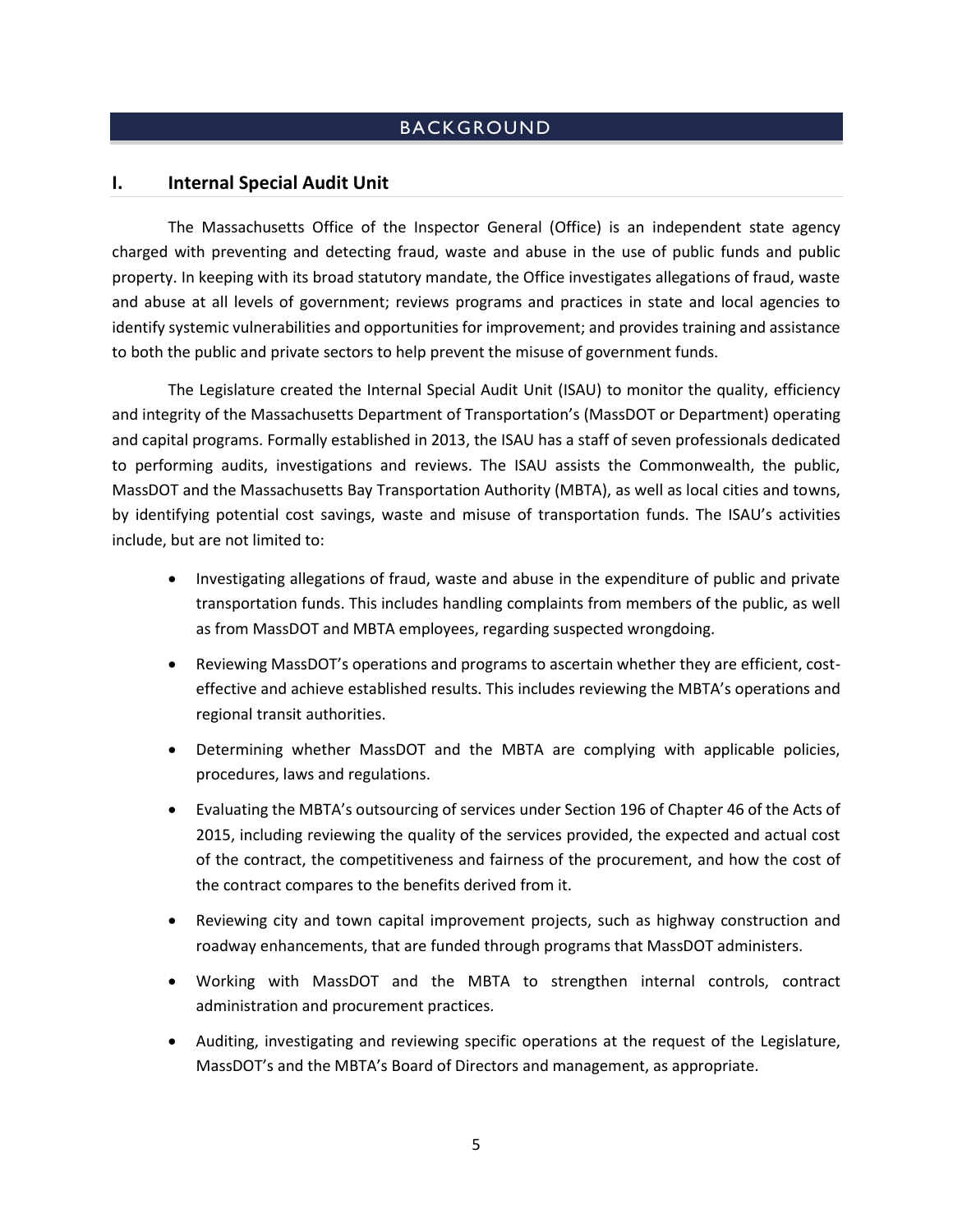• Participating in the Registry of Motor Vehicles' Disability Placard Abuse Task Force and supporting its placard abuse hotline.

#### <span id="page-7-0"></span>**II. Massachusetts Department of Transportation**

MassDOT manages the Commonwealth's roadways, public transit systems, and transportation licensing and registration. It is made up of four divisions: the Highway Division, the Registry of Motor Vehicles (RMV), the Aeronautics Division, and the Rail and Transit Division. The MBTA is responsible for operating public transportation services in Greater Boston.

The Highway Division is responsible for maintaining the state's roadways, bridges and tunnels. The Highway Division also administers several transportation programs that benefit cities and towns, including Chapter 90 funding and Complete Streets grants.<sup>4</sup> Among other duties, the RMV is responsible for the administration of driver's licenses, motor vehicle registrations and vehicle inspections across the state. The Aeronautics Division coordinates aviation policy and oversees the safety, security and infrastructure of 35 public airports across Massachusetts. The Rail and Transit Division oversees all transit, freight and intercity rail initiatives, as well as the state's 15 regional transit authorities.

MassDOT is governed by an eleven-member board appointed by the governor and chaired by the secretary of transportation. One member must be a transit rider, and the other members must have experience in public or private finance, transportation planning and policy, municipal government, civil engineering and labor organizations. No more than six board members, excluding the chair, may be members of the same political party.

In July 2021, the governor signed legislation to establish a permanent MBTA Board of Directors (MBTA Board) and, on October 27, 2021, the new MBTA Board met for the first time as the governing body of the MBTA. The MBTA Board replaced the Fiscal and Management Control Board, which oversaw the MBTA from July 1, 2015, to June 30, 2021. Composed of seven members with three subcommittees, the full board meets monthly to oversee the MBTA's affairs. The MBTA Board's duties include approving budgets, addressing ridership and revenue challenges, approving certain large contracts and bargaining with labor organizations.

<sup>4</sup> While commonly referred to as "Chapter 90," the statutory authority for the program is now codified as Section 4 of Chapter 6C of the Massachusetts General Laws. The program provides funding to municipalities for transportation infrastructure project on municipal ways, including roads and bridges. These projects create or extend the life of capital facilities and roadways.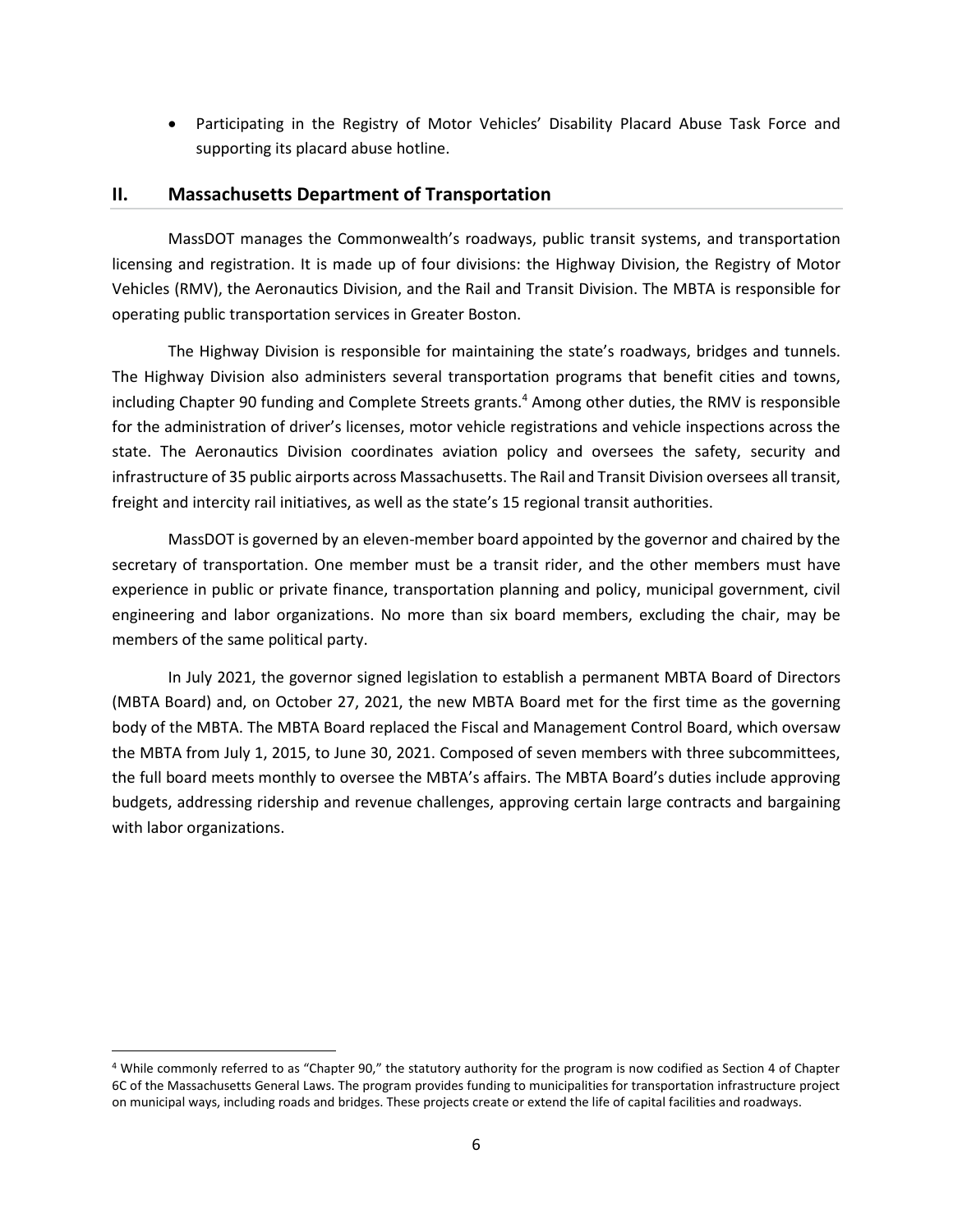#### AUDITS, INVESTIGATIONS AND REVIEWS

<span id="page-8-0"></span>The ISAU conducts a wide range of investigations, reviews and audits related to the use of public and private transportation funds. Some of the ISAU's work results in public reports and letters, while some activities include collaborative efforts to help MassDOT and the MBTA improve their policies, procedures and internal controls. Other ISAU investigations result in settlements with companies that do business with MassDOT or the MBTA.

After a preliminary evaluation or an investigation, moreover, the ISAU may refer matters to MassDOT or the MBTA for action. The ISAU also refers cases to other Office divisions and law enforcement authorities for administrative, civil or criminal action. This section of the report summarizes the ISAU's principal investigations, reviews and audits over the last year.

#### <span id="page-8-1"></span>**I. Highway Division**

#### <span id="page-8-2"></span>**A. Bridge-Maintenance Contracts**

The Highway Division is responsible for 3,471 bridges and 9,575 roadway miles across Massachusetts. The Highway Division contracts with several companies to help maintain these roadways and bridges. The six highway district offices administer these contracts and oversee the companies that perform roadway and bridge maintenance within their jurisdiction.

During 2021, the ISAU concluded two multi-year investigations of companies that repair and maintain state bridges throughout eastern Massachusetts, the Cape and the Islands. The ISAU identified evidence of overbilling in both investigations, then worked with the Office's Civil Recovery Unit and the False Claims Division of the Attorney General's Office to recover the overpayments.

In total, the Office recovered \$755,000 from the two bridge-repair companies. Both companies also agreed to put measures in place to prevent overbilling MassDOT again, including appointing a contract manager to ensure that the company only bills for work, supplies and equipment that are allowed under the contracts with MassDOT. The companies also must immediately alert MassDOT and the ISAU if they discover overbilling or an overpayment. These measures remain in effect for five years. The settlement terms were included in assurances of discontinuance filed in Suffolk Superior Court.

#### **1. Background**

MassDOT's Highway Division outsources scheduled and emergency bridge maintenance and repairs to prequalified repair companies. MassDOT pays for the work on a time-and-materials basis, which means it pays for actual hours worked, as well as for the cost of materials, equipment rentals and certain specialized services. The companies are also allowed to bill MassDOT a standard 10% mark-up to the actual cost of the materials, equipment rentals and specialized services. Under the contracts, moreover, the companies must submit time records and invoices to document their labor, equipment and other costs.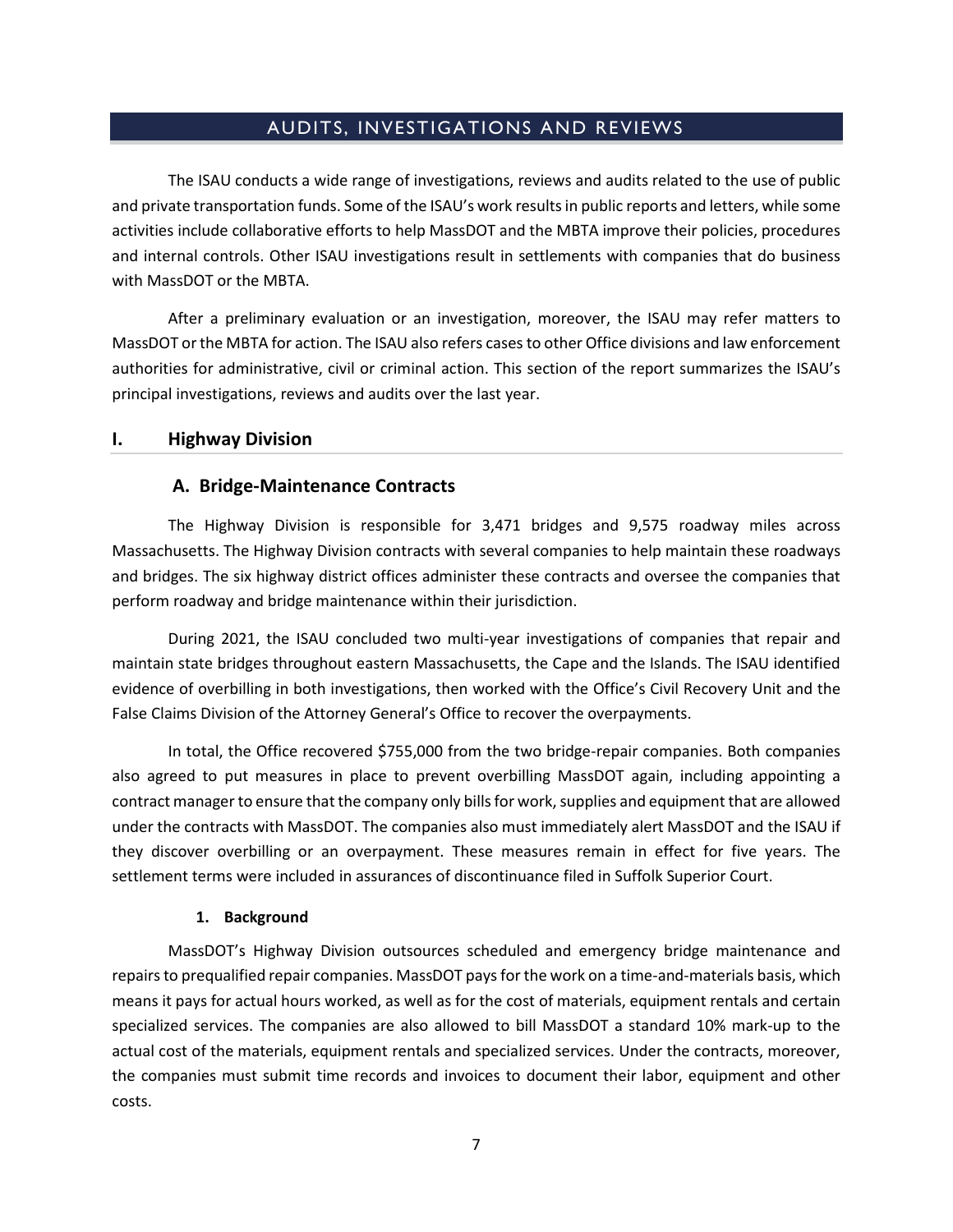As part of its investigation, the ISAU conducted an in-depth assessment of the contracts and the payment records for nine bridge-maintenance contracts. The Unit analyzed each of the contracts, met with staff at MassDOT, and reconciled company submittals and invoices with MassDOT payments.

#### **2. NEL Corporation**

NEL Corporation (NEL), a bridge-repair company based in Middleton, contracts with MassDOT to maintain and repair bridges throughout Massachusetts. Since fiscal year 2010, MassDOT has had 182 contracts with NEL and has paid the company over \$361 million.<sup>5</sup> The ISAU examined five of NEL's contracts and found overpayments associated with all five. After the investigation, NEL agreed to repay the Commonwealth \$700,000 to resolve allegations that it knowingly overbilled MassDOT.

The five contracts the ISAU reviewed expressly stated that NEL was responsible for providing certain tools, equipment and work at no cost to MassDOT. For example, the rate that MassDOT paid NEL for repair work included NEL's use of its own tools and equipment. Items that were NEL's responsibility included sanitary facilities, personal protective equipment, field office equipment and various tools.

During its review, the ISAU found that NEL charged MassDOT for items expressly unallowed by the contract for several years on all five contracts reviewed. In addition, NEL added a 10% mark-up to these items on the invoices it submitted to MassDOT.

The ISAU worked with the Office's Civil Recovery Unit and the Attorney General's Office to recover \$700,000 from NEL. In addition to the monetary payment, NEL agreed to nonmonetary assurances to prevent similar overbilling on current and future MassDOT contracts. NEL designated a contract manager to ensure that the company only bills MassDOT for work, supplies and equipment allowed in the contracts. NEL's contract manager must provide quarterly certifications to the ISAU and MassDOT that all billing meets contract requirements. Further, every year for five years, NEL must retain an outside auditor to review its billing on all open MassDOT contracts. The auditor must certify to MassDOT and the ISAU that it has completed the audit and provide a copy of the report, which must identify any overbilling and outline a plan to correct any issues identified.

In addition, NEL must immediately notify MassDOT and the ISAU if it discovers any unallowed billing or overpayments. To date, NEL reported an additional \$9,400 in incorrect billing for items such as toilets, company-owned equipment and incidental tools. NEL resolved this overbilling by giving MassDOT an offsetting credit on subsequent bills. Lastly, NEL retained an outside auditor for its annual report, which is due to the ISAU in June 2022.

<sup>&</sup>lt;sup>5</sup> In Massachusetts, the state government's fiscal year begins on July 1 and ends on June 30. For example, fiscal year 2022 began on July 1, 2021, and ends on June 30, 2022.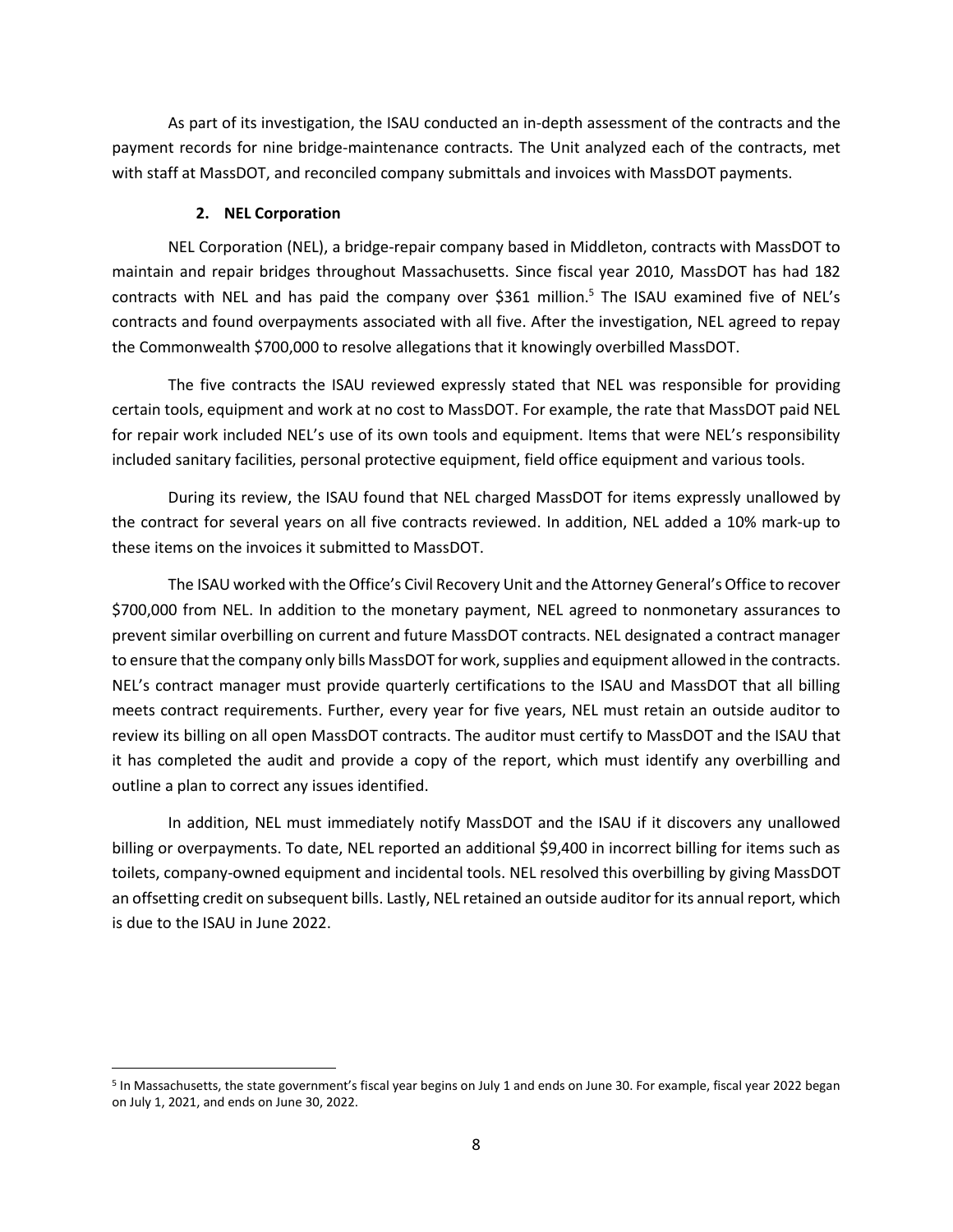#### **3. Kodiak Corporation**

MassDOT also contracts with Kodiak Corporation (Kodiak) to maintain and repair bridges throughout the Commonwealth. Since fiscal year 2010, MassDOT has entered into 25 contracts with Kodiak and has paid the company over \$76 million.

The ISAU reviewed four of MassDOT's contracts with Kodiak. Like NEL, Kodiak's contracted work included specific items, tools and materials that it was to provide at no additional cost to MassDOT. The ISAU found, however, that Kodiak charged MassDOT for unallowed items in all four contracts, including for such items as personal protective equipment, sanitary facilities, tools, equipment and delivery charges. In addition, Kodiak charged MassDOT a 10% mark-up for the items not allowed by the contract. The ISAU also found that Kodiak billed for the same work and materials twice by submitting the same invoice more than once.

The ISAU worked with the Office's Civil Recovery Unit and the Attorney General's Office to recover \$55,000 from Kodiak. As part of the settlement, Kodiak also agreed to implement measures to prevent future overbilling. Like NEL, Kodiak must designate a contract manager to ensure that the company only bills MassDOT for work, supplies and equipment allowed in the contracts. Additionally, the contract manager must train all employees who bill under MassDOT contracts and ensure that Kodiak meets all contract requirements. Lastly, Kodiak must immediately notify MassDOT and the ISAU if it discovers any unallowed billing or overpayment. These measures remain in effect for five years, until January 21, 2027. To date, Kodiak has not notified the ISAU of any additional overbilling.

#### **4. MassDOT Prequalification Committee**

In response to the ISAU's investigations, MassDOT temporarily suspended NEL's prequalification status, which would prevent the company from bidding on or being awarded MassDOT projects. MassDOT's Prequalification Committee (Committee) also requested that NEL provide evidence that it had complied with the assurance of discontinuance, as well as additional documents, to reinstate its prequalification status. Specifically, MassDOT requested documents relating to the following:

- Identity of the contract manager(s) designated for existing contracts.
- Syllabus for training on billing under the contract.
- Listing of employees who have taken or who were scheduled to take the billing training and dates of training.
- Sample or summary of quarterly reporting on billing determination and billing noncompliance plan.
- Identity of the independent third-party auditor who will perform internal billing review.
- Confirmation of first \$350,000 settlement payment.
- The corrective action plan for the Committee to review.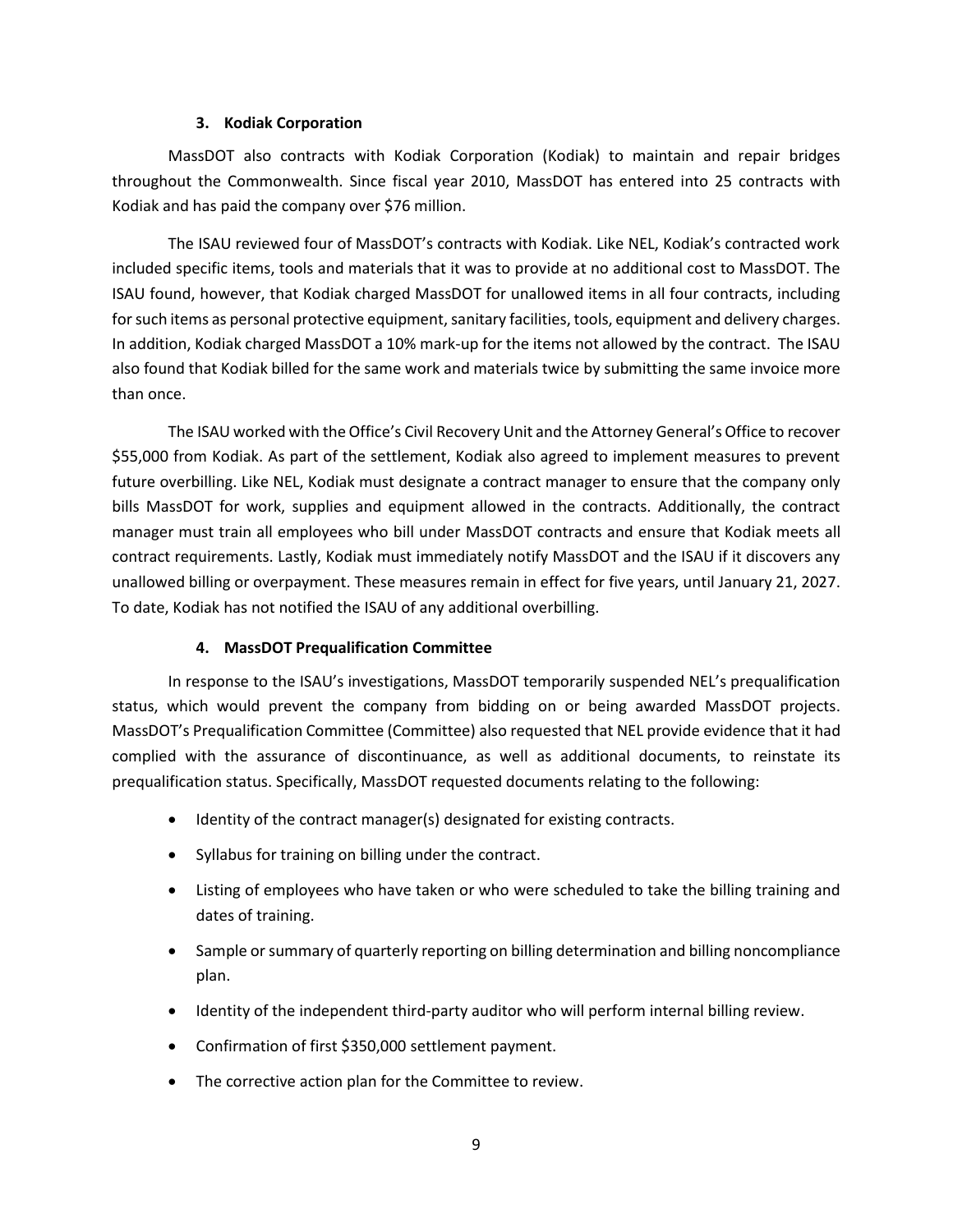NEL provided all documents the Committee requested and appeared before the Committee in May 2021. During the open meeting, NEL addressed the Committee's questions. At the time of the meeting, NEL had 30 open contracts with MassDOT. The Committee determined that NEL provided satisfactory responses and documentation, and the Committee voted to reinstate NEL's prequalification certificate.

#### **5. MassDOT Highway Division Contract and Process Improvements**

As part of its review, the ISAU identified the need for MassDOT to standardize its bridgemaintenance contracts. When the ISAU began its review, contracts for bridge maintenance varied in substantial ways across MassDOT's six highway districts, and in some instances varied within the same district. Across the nine NEL and Kodiak contracts that the ISAU reviewed, for example, some contracts allowed the bridge vendors to bill for certain tools while others strictly prohibited reimbursement for those same tools. As a second example, some contracts allowed the vendor to bill for travel while other contracts did not.

Inconsistency among contracts and the use of different contract language causes confusion concerning what is (and is not) permissible under each specific contract, leading to billing errors and disputes. On the other hand, standard terms and conditions provide consistency across districts and minimizes confusion for vendors that work throughout the Commonwealth. MassDOT staff who oversee the contracts also benefit from uniform contract language. For instance, uniformity reduces uncertainty about the interpretation of different contract terms, and it allows staff to become more conversant about standard contract provisions, such as provisions regarding permissible charges and billing requirements.

During the ISAU's investigation, the Highway Division began to standardize maintenance contracts across all six districts. In 2021, MassDOT reported it completed its goal to standardize all maintenance contracts, resulting in 24 standard contracts for maintenance-related projects for use in all districts. This effort will help MassDOT streamline contract development, improve contract management, and reduce opportunities for overbilling and fraud. MassDOT also reports that its standardization efforts have shortened the contract-review process, as well as the time between project advertisement and bid opening.

The ISAU commends the Highway Division for its standardization efforts. Addressing vague contract terms and standardizing special provisions helps to ensure that vendors submit, and MassDOT approves, only appropriate expenses.

#### **B. Disadvantaged Business Enterprise**

<span id="page-11-0"></span>The U.S. Department of Transportation (USDOT) created the disadvantaged business enterprise (DBE) program to increase the number of minority- and women-owned businesses that work on federally funded transportation projects. USDOT describes the purpose of the program as follows:

> The [DBE] program is designed to remedy ongoing discrimination and the continuing effects of past discrimination in federally assisted highway,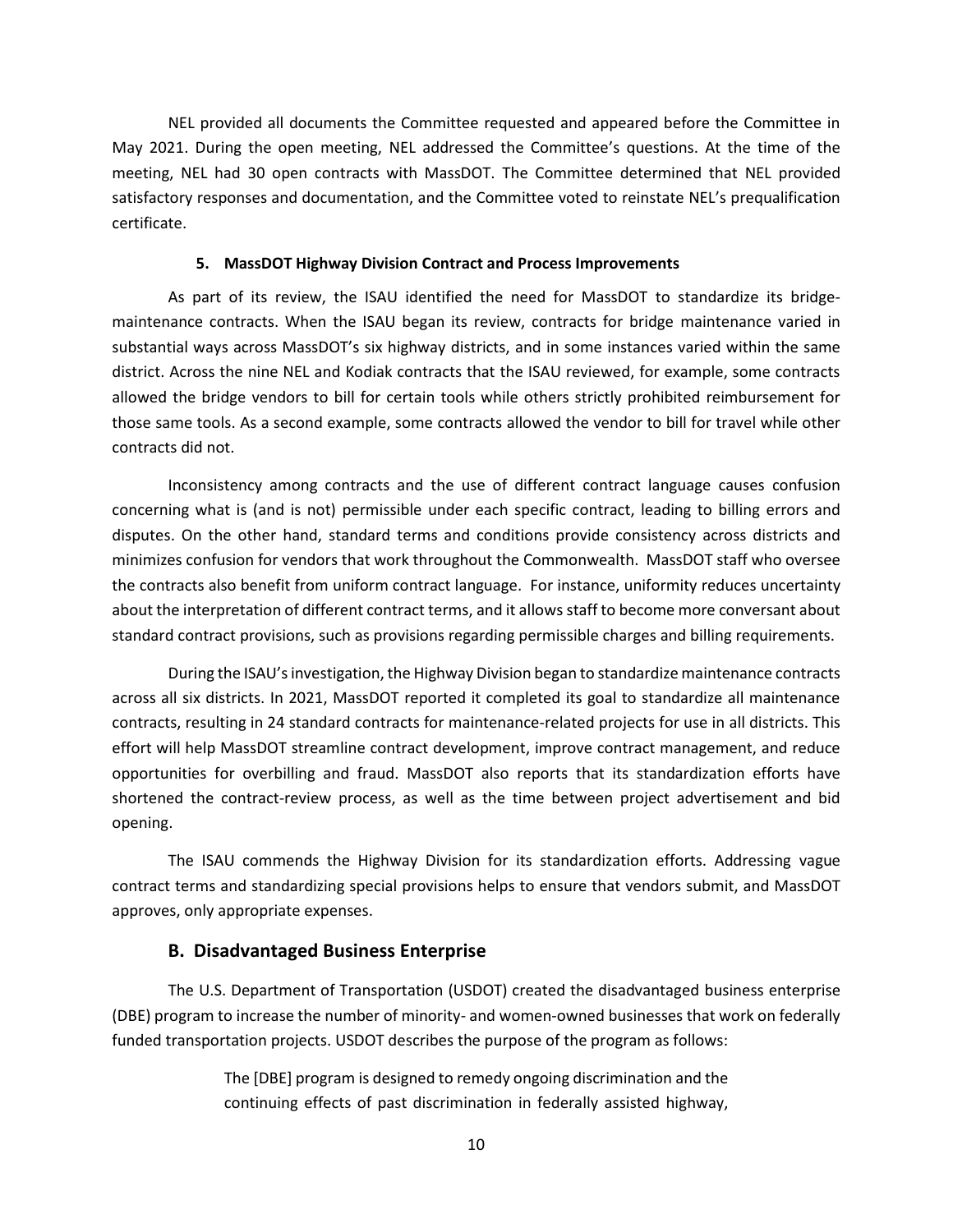transit, airport, and highway safety financial assistance transportation contracting markets nationwide. The primary remedial goal and objective of the DBE program is to level the playing field by providing small businesses owned and controlled by socially and economically disadvantaged individuals a fair opportunity to compete for federally funded transportation contracts.<sup>6</sup>

As part of the DBE program, state transportation agencies such as MassDOT must establish "participation goals," meaning goals for the number or percentage of contracts awarded to DBEs. Because most transportation projects involve numerous subcontractors and suppliers, transportation agencies must also set minimum goals for the number or percentage of subcontracts awarded to DBEs. In fiscal year 2022, for example, MassDOT set its proposed goals for transit and highway projects at 5.5% and 13.6%, respectively. Furthermore, the prime contractor on each project must demonstrate a good-faith effort to award DBEs the required percentage of work.<sup>7</sup>

In addition to creating goals, MassDOT must verify that firms qualify as a disadvantaged business enterprise. Accordingly, MassDOT established a Unified Certification Program (UCP) for firms seeking certification to do business as a DBE.

In response to a complaint, the ISAU investigated allegations that a company had received subcontracts and supplied materials as a DBE even though the owner did not qualify as economically disadvantaged. The company has worked on MassDOT projects as a subcontractor and supplier for decades. Between 2001 and 2020, for example, the company has received \$229 million on 228 MassDOT projects as a DBE or a woman's business enterprise (WBE).<sup>8</sup> MassDOT last certified the business as a DBE in March 2016.

The ISAU concluded that the DBE owner was not economically disadvantaged under the federal DBE regulations, which state that a DBE owner's presumption of economic disadvantage can be rebutted if she is determined to be "able to accumulate substantial wealth."<sup>9</sup> The ISAU based its conclusion on an in-depth analysis of the business owner's overall economic condition, including her ownership of other businesses, vast real estate portfolio, access to credit, and lavish spending on both personal and business accounts.

<sup>6</sup> Disadvantaged Business Enterprise Program, U.S. Department of Transportation website, *available at*  https://www.transportation.gov/civil-rights/disadvantaged-business-enterprise (last viewed March 15, 2022).

 $<sup>7</sup>$  Prime contractors work directly with the government. They hire and manage any subcontractors and are responsible for</sup> ensuring that the work is completed as defined in the contract.

<sup>&</sup>lt;sup>8</sup> The DBE program is a USDOT program for federally funded transportation projects. The Commonwealth, through the Supplier Diversity Office, has a similar program for projects using only state funding. Businesses can apply for the state-issued certifications, including for minority-, woman-, veterans- and Portuguese-owned business certifications. MassDOT has WBE participation goals that prime contractors must meet on state-funded projects, similar to DBE goals on federally funded projects.

<sup>9</sup> 49 C.F.R. § 26.67(b)(1)(ii)(A).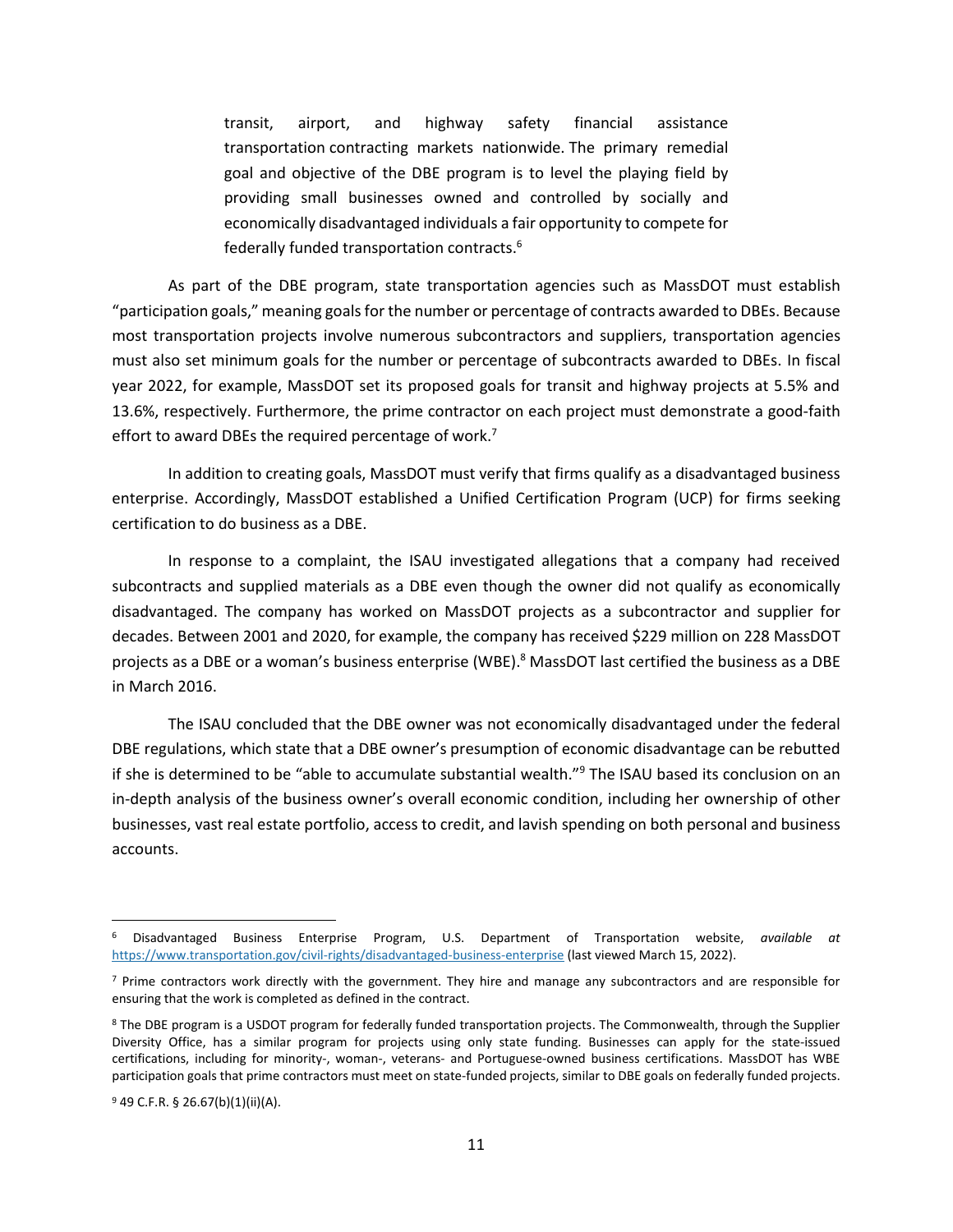Following its review, the ISAU reported the matter to MassDOT to evaluate the firm's DBE certification. As of the publication of this report, MassDOT's Unified Certification Program Board is reviewing the business owner's financial position and presumption of economic disadvantage that supports her DBE designation. A final decision has not yet been reached on the business's DBE certification.

#### <span id="page-13-0"></span>**II. Merit Rating Board**

#### **A. Background**

The Legislature created the Merit Rating Board (MRB) in 1976 to administer the state's safe driver insurance plan (SDIP), which insurance companies may use to set premiums for motor vehicle insurance.<sup>10</sup> Located within the Registry of Motor Vehicles (RMV), the MRB also collects and updates driving records and processes motor vehicle citations. A three-member board (Board) – comprised of the Registrar of Motor Vehicles, the state's Commissioner of Insurance and the Attorney General (or her designee) – oversees the MRB.<sup>11</sup> The Board appoints a director to manage the MRB's day-to-day operations.

Following a fatal accident involving a Massachusetts driver in the state of New Hampshire, it came to light that for years, neither the MRB nor any unit at the RMV had processed notifications from other states regarding driving offenses committed by Massachusetts drivers. Following the accident, the RMV created a dedicated unit to process out-of-state notifications. However, the accident also exposed concerns related to the MRB's operations.

At the request of the MRB's Board, in October 2019, the ISAU began an in-depth review of the MRB to provide recommendations to improve its operations, practices and procedures. The Board also asked the ISAU to review the

By statute, the Merit Rating Board's mandated functions are compiling, gathering and sending information, operator records and driving histories to implement and operate the Safe Driver Insurance Plan. This includes maintaining and updating driving records by gathering motor vehicle accidents and claims, as well as motor vehicle violations.

MRB's current role and responsibilities, as well as to identify potential risks to or gaps in the MRB's ability to meet its statutory obligations.

Throughout the review, the leadership and staff at the MRB, RMV and MassDOT have been collaborative and receptive to the ISAU's findings and recommendations.

<sup>&</sup>lt;sup>10</sup> The SDIP establishes penalties for surchageable events, such as traffic violations, as well as credits for having a safe driving record. It is a points-based system that lowers insurance rates for good drivers and increases rates for unsafe drivers.

<sup>11</sup> Confusingly, the statute that created the Merit Rating Board provides that it is governed by a board, which is also named "Merit Rating Board." To avoid confusion, the Office refers to the unit as the "MRB" and its governing board as the "Board."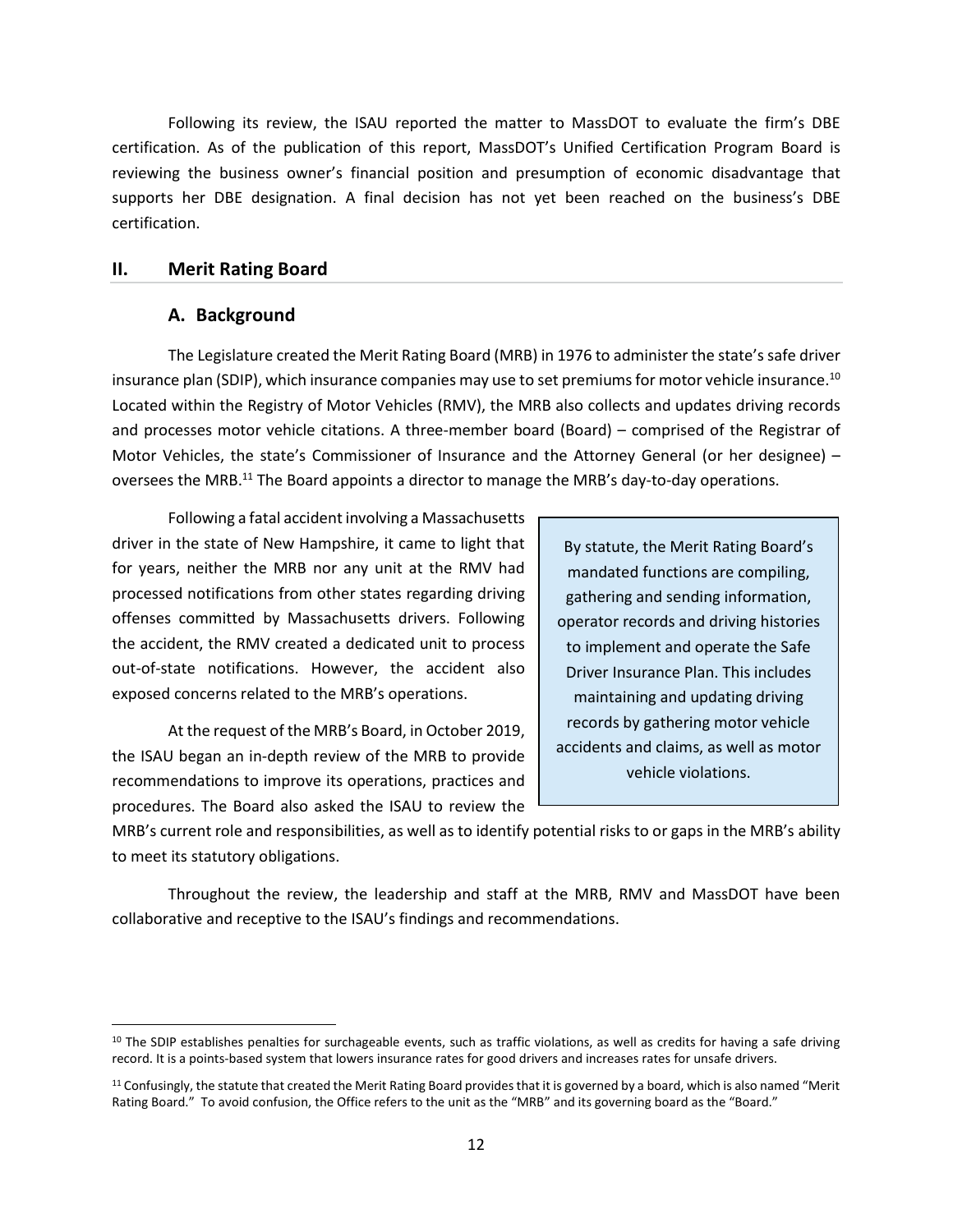#### **B. The ISAU's Review**

During 2019 and 2020, the ISAU's review focused on the MRB's mandate and day-to-day operations. The ISAU's objectives were to better understand the MRB's role within the RMV and to evaluate whether the MRB fulfills its statutory obligations. The ISAU reported its findings, as well as the MRB's efforts to implement the ISAU's recommendations, in the <u>[ISAU's 2020 Annual Report](https://www.mass.gov/doc/internal-special-audit-unit-2020-annual-report/download)</u>.<sup>12</sup>

In 2021, the ISAU focused on the MRB's spending to determine whether the MRB expends funds in accordance with its statutory mandate and pays for costs only related to operating the MRB. Appropriate spending is vital because the MRB is funded through a separate appropriation that can only be used to support the MRB's statutory mandate and operations. The ISAU's review included analyses of the MRB's staffing, expenditures and information technology (IT) usage. Throughout the review, the ISAU met with individuals from the MRB, RMV and MassDOT, including individuals from MassDOT's budget and IT departments.

The MRB's spending can be divided into two major components: (1) direct spending, such as for staff salaries and office expenses; and (2) an annual allocation for MassDOT IT needs. Historically, the MRB has retained approximately half of its budget for direct expenses, and MassDOT has used the other half towards its IT budget. The ISAU reviewed both components.

To evaluate the MRB's direct spending, which MRB staff control, the ISAU reviewed the MRB's expenditures in fiscal year 2018 and determined that the MRB used its portion of funds appropriately. The ISAU chose fiscal year 2018 because it was the last full fiscal year before the fatal accident that led to the ISAU's review.

To evaluate the second component – spending to support MassDOT's IT expenses – the ISAU reviewed expenses from fiscal year 2015 through the second quarter of fiscal year 2020. The ISAU could not confirm that MassDOT used MRB funds solely for the MRB's IT needs and usage. Following the ISAU's review, MassDOT drafted a proposed methodology for calculating the MRB's share of MassDOT's IT expenses. The ISAU is reviewing that methodology.

#### **C. The MRB's Budget**

By statute, the MRB receives specific funding from the Legislature every year. The MRB must use those funds for its operations and to fulfill its statutory mandates. More specifically, the state's Division of Insurance issues assessments to companies that sell motor vehicle insurance in Massachusetts. Those funds are then

The Legislature appropriates funds for the MRB's budget every year.

Per the appropriation, the MRB's budget must be used to operate the MRB, including to pay for rent, related parking and utility expenses.

<sup>&</sup>lt;sup>12</sup> The Office's review did not encompass the causes of the failure to process out-of-state notifications; the RMV retained a private forensic auditing firm to undertake that analysis.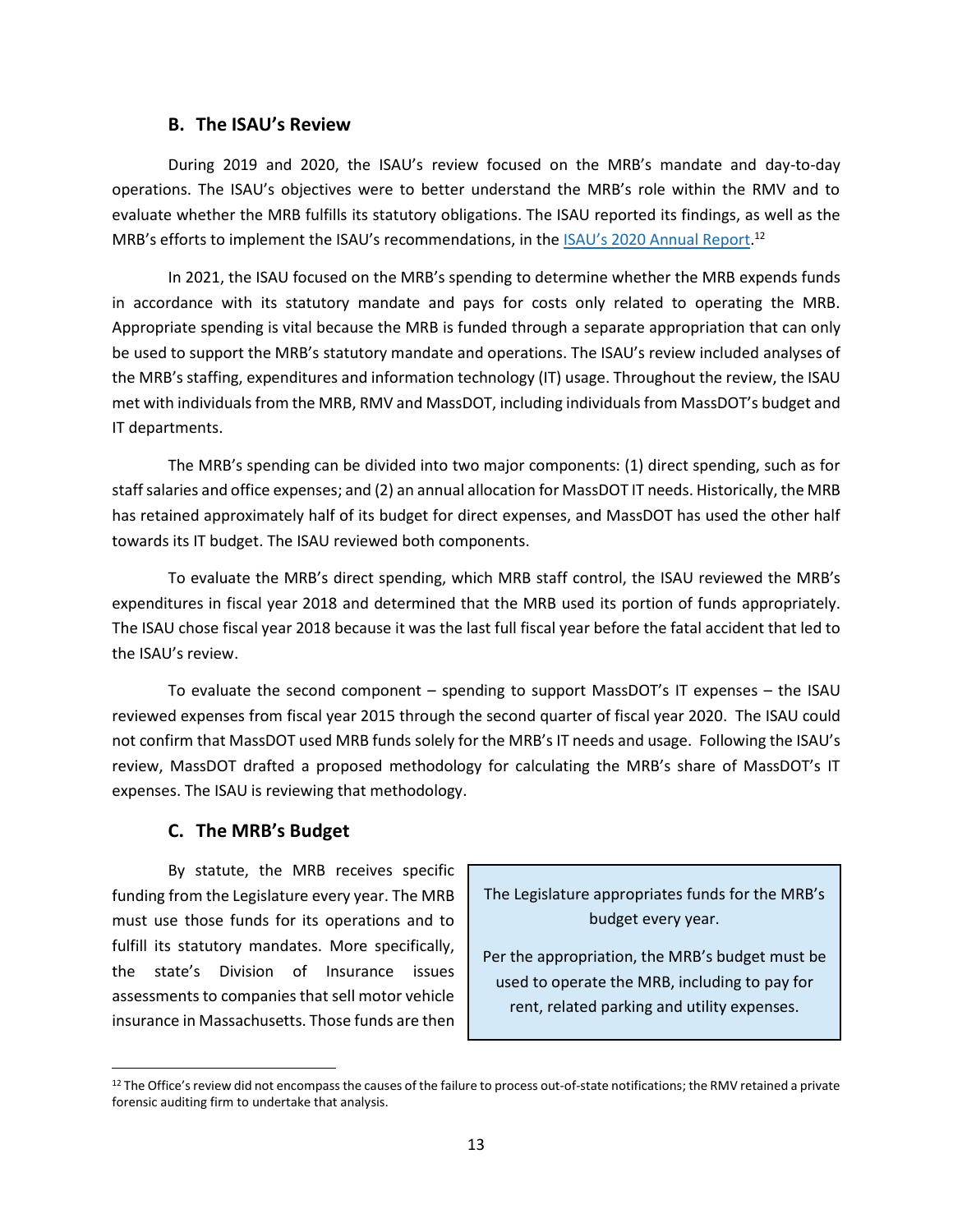appropriated to the MRB through the state's annual budget process. In fiscal year 2022, for example, the MRB's budget was \$11,267,069.

Figure 1 below outlines the annual budget that the Legislature has appropriated to the MRB since 2015.

| <b>Fiscal Year</b> | <b>Budget Appropriation</b><br>from the Legislature |
|--------------------|-----------------------------------------------------|
| 2015               | \$9,269,473                                         |
| 2016               | \$9,553,119                                         |
| 2017               | \$9,695,430                                         |
| 2018               | \$9,404,567                                         |
| 2019               | \$9,768,209                                         |
| 2020               | \$10,168,209                                        |
| 2021               | \$10,968,209                                        |
| 2022               | \$11,267,069                                        |

#### **Figure 1. MRB Budget by Fiscal Year.**

As mentioned above, the MRB historically has retained approximately half of its budget for direct expenses, and MassDOT has used the other half towards its IT budget. Figure 2 below shows the portion of the MRB's fiscal year 2018 budget that the MRB retained for its direct spending and operations, as well as the amount that MassDOT allocated for IT expenses.



**Figure 2. Fiscal Year 2018: Merit Rating Board Budget Distribution.**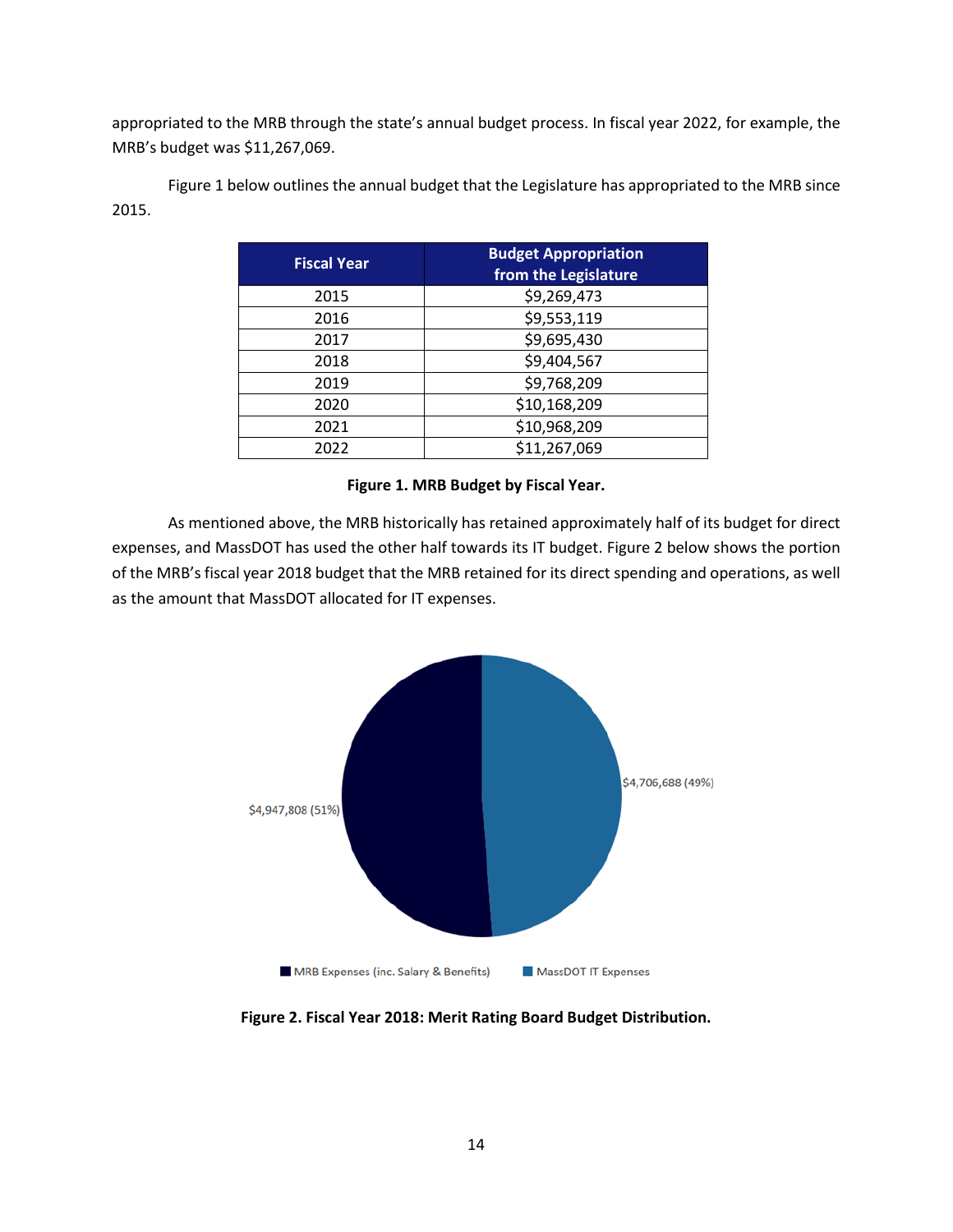#### **1. Direct Spending by the MRB**

First, to test how the MRB used its portion of its budget allocation, the ISAU reviewed the MRB's spending in fiscal year 2018. The ISAU chose this fiscal year because it was the last full fiscal year before the fatal accident that led to the ISAU's review.

In fiscal year 2018, the MRB retained \$4,947,808 (or 51%) of its budget for direct spending, which MRB staff directly handle and control. Direct spending includes employee salaries, fringe benefits, building rent, utilities and general expenses for office operations. After reviewing approximately 1,000 individual expenses, detailed spending data and related invoices, the ISAU found that the MRB appropriately used its portion of the MRB budget in fiscal year 2018. The ISAU determined that MRB staff used their allocation of the budget for expenses only related to the MRB's statutory obligations and in support of the MRB's operations.

#### **2. MassDOT IT Expenses**

MassDOT provides services, like IT, to all its divisions, including to the RMV and MRB. Specifically, MassDOT's IT department manages all the IT needs for MassDOT's approximately 3,600 employees, including the MRB's 53 employees. Among other responsibilities, MassDOT's IT department deploys and supports all MassDOT-owned hardware, software and network systems, and operates a help desk to address employees' IT problems and questions.

MassDOT's IT budget includes costs for employee salaries, hardware and software purchases and leases, technology maintenance charges, internet and utility costs. MassDOT also pays the state's Executive Office of Technology and Security Services (EOTSS) for technology support, such as for networking, email and web services.<sup>13</sup> The fees that MassDOT pays to EOTSS are referred to as "EOTSS chargebacks."

As a recipient of the MassDOT IT department's services and support, it is reasonable for the MRB to contribute a part of its budget every year to pay for its IT needs. However, MassDOT should only use the MRB's budget for IT expenses directly associated with the MRB's operations. This is important because the MRB is funded through a separate budget line-item with spending limitations designated by statute.

During its review, however, the ISAU found that MassDOT uses approximately half of the MRB's budget for MassDOT IT expenses. In fiscal year 2018, for example, MassDOT allocated almost \$5 million of the MRB's budget to MassDOT's IT expenses. This represented almost half of the MRB's total budget.

<sup>&</sup>lt;sup>13</sup> EOTSS is the state's lead executive agency for technology and it supports other executive agencies' technology and networking needs. Notably, EOTSS acts as an IT service provider to state entities, including MassDOT. The Legislature allows EOTSS to "charge" agencies and entities for services to recover its costs. EOTSS charges MassDOT through monthly billings for services such as labor, hardware and software maintenance, computer processing and data usage, and office rent. The billings are referred to as "chargebacks."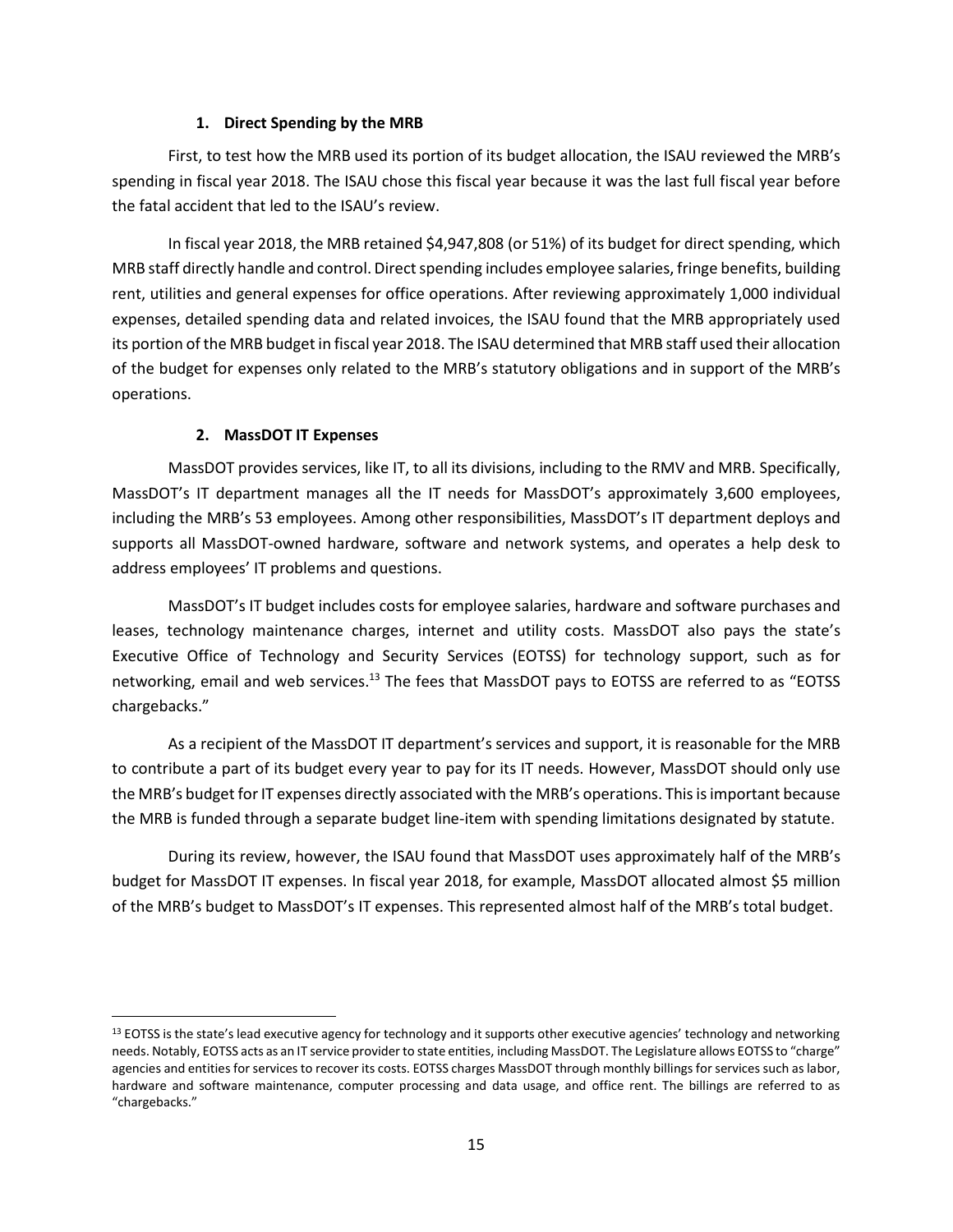The ISAU further found that MassDOT uses MRB funds for IT expenses in two ways. The first is to help pay for EOTSS chargebacks. The second is for direct expenditures, for example, for hardware, software and networking upgrades that the IT department undertakes on behalf of the RMV.

The ISAU reviewed both types of IT expenses; the ISAU's analyses are explained further below.

#### a. EOTSS Chargebacks

MassDOT used most of the MRB's IT allocation for the fees – called "chargebacks" – that EOTSS charges state agencies for IT services. In fiscal year 2018, for example, the total EOTSS chargeback to MassDOT – including for Highway, Rail and Transit, Aeronautics and the RMV – was \$13.24 million. MassDOT used nearly \$3.9 million of the MRB's funding towards the EOTSS chargebacks. This represented 30% of the fees that EOTSS charged MassDOT that fiscal year.

Figure 3 below summarizes the MRB's contribution to MassDOT's EOTSS chargeback from fiscal year 2010 to fiscal year 2019. Figure 4 below lists all the funding sources that MassDOT used to pay for the EOTSS chargeback in fiscal year 2018.

| <b>Fiscal Year</b> | <b>Total EOTSS Chargeback to</b><br><b>MassDOT</b> | <b>The MRB's Contribution</b><br>to the EOTSS Chargeback |
|--------------------|----------------------------------------------------|----------------------------------------------------------|
| 2010               | \$7,623,096                                        | \$1,528,461                                              |
| 2011               | \$8,002,741                                        | \$2,357,845                                              |
| 2012               | \$8,578,799                                        | \$1,605,932                                              |
| 2013               | \$9,414,994                                        | \$3,216,607                                              |
| 2014               | \$8,386,369                                        | \$3,228,000                                              |
| 2015               | \$14,751,471                                       | \$2,833,000                                              |
| 2016               | \$11,274,373                                       | \$2,978,336                                              |
| 2017               | \$14,127,105                                       | \$3,813,280                                              |
| 2018               | \$13,240,244                                       | \$3,898,435                                              |
| 2019               | \$14,084,020                                       | \$4,166,015                                              |

**Figure 3. MRB's Contribution to MassDOT's EOTSS Chargeback.**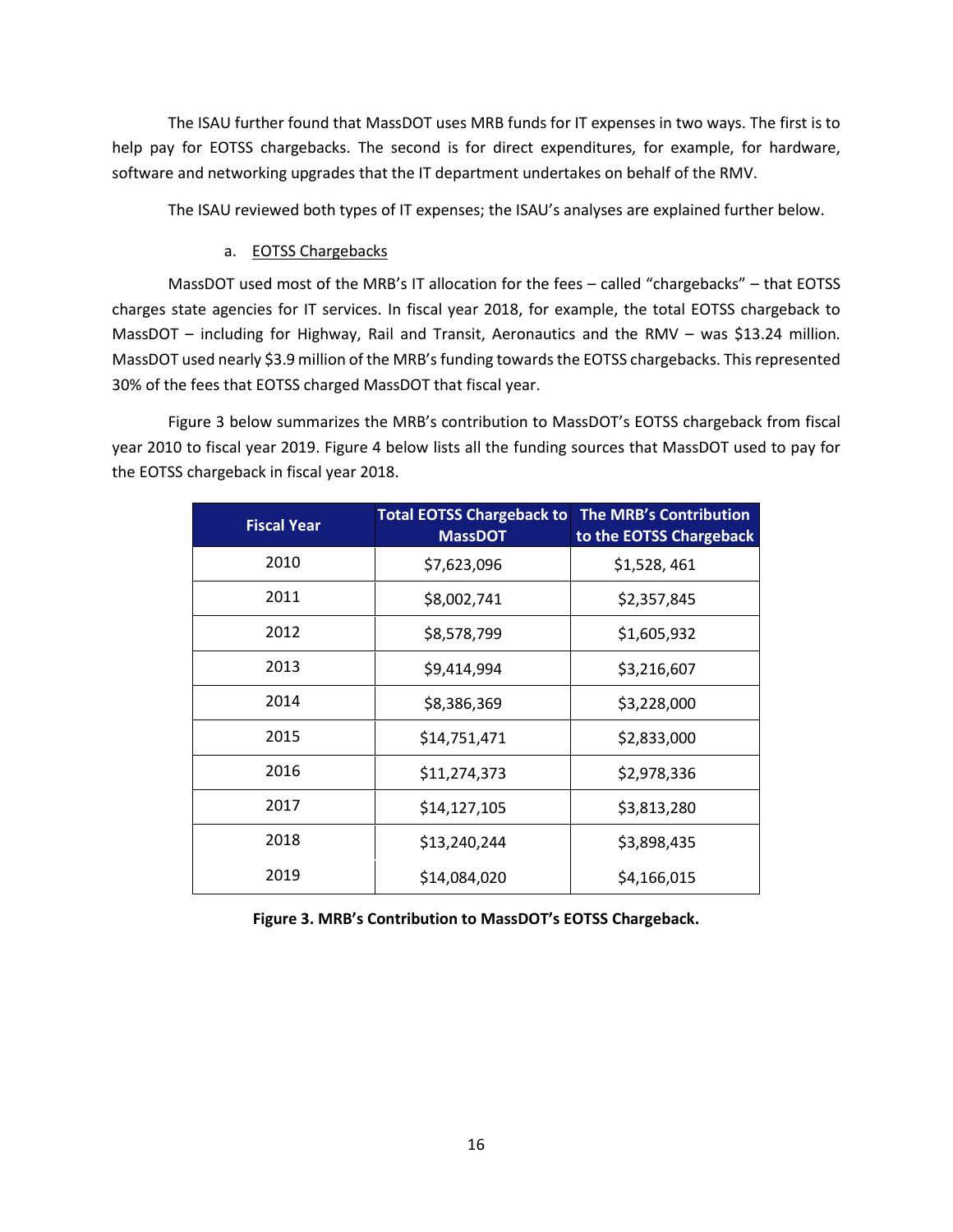| <b>Funding Source</b><br><b>MassDOT Used</b> | <b>Dollar Amount</b><br><b>Used</b> | <b>Percentage of Total</b><br><b>EOTSS Chargeback</b> |
|----------------------------------------------|-------------------------------------|-------------------------------------------------------|
| Main MassDOT Budget                          | \$5,100,158.60                      | 38.52%                                                |
| <b>MRB Operating Account</b>                 | \$3,898,435.09                      | 29.44%                                                |
| <b>Capital Debt for ATLAS</b>                | \$2,102,681.94                      | 15.88%                                                |
| Toll Funding,<br>Western Turnpike            | \$1,042,958.05                      | 7.88%                                                 |
| Toll Funding,<br>Metro Highway System        | \$1,042,959.82                      | 7.88%                                                 |
| Capital Debt for IT                          | \$53,050.00                         | 0.40%                                                 |
| <b>TOTAL EOTSS CHARGEBACK</b>                | \$13,240,243.50                     | 100%                                                  |

**Figure 4. MassDOT's Allocation of EOTSS Chargeback (Fiscal Year 2018).**

The MRB's use of technology and data does not appear to support the historic allocation for the EOTSS chargeback. For example, the ISAU found that on an average day, the MRB accounted for only 5% of the usage and log-in activity on ATLAS, the system that the MRB uses to create and maintain driving records. Nor does staff size account for the allocation: at the time of the ISAU's review, MRB staff accounted for only 8% of RMV employees and 1.4% of all MassDOT employees.

MassDOT reported that historically it did not have a defined methodology for calculating the MRB's allocation in relation to the MRB's use of IT services. MassDOT recognized that because of the MRB's statutory mandate and specific budget appropriation, it needed to reevaluate its methodology. Following the ISAU's review, MassDOT drafted a proposed methodology for calculating the MRB's share of MassDOT's IT chargebacks from EOTSS. The ISAU is reviewing that methodology.

#### b. IT Expenses Related to the RMV

MassDOT's divisions, such as the RMV, work with MassDOT's IT department for IT-related purchases, such as contracts for necessary IT services. The ISAU found that MassDOT used MRB funds for internet and telephone contracts for RMV branch services. Although RMV branches use the driving records that the MRB creates and maintains, the RMV branches do not actively fulfill any of the MRB's statutory obligations or duties. Therefore, MassDOT used MRB funds to pay for RMV expenses that were outside of the MRB's statutory mandate. The ISAU identified \$560,862 of such expenses in fiscal year 2018.

#### **3. Recommendations**

In 2021, the ISAU presented its budget findings to the MRB's Board. The Office recommended that MassDOT create a methodology that reflects the MRB's actual IT usage. The ISAU also recommended that MassDOT not use MRB funds for RMV branches' IT needs.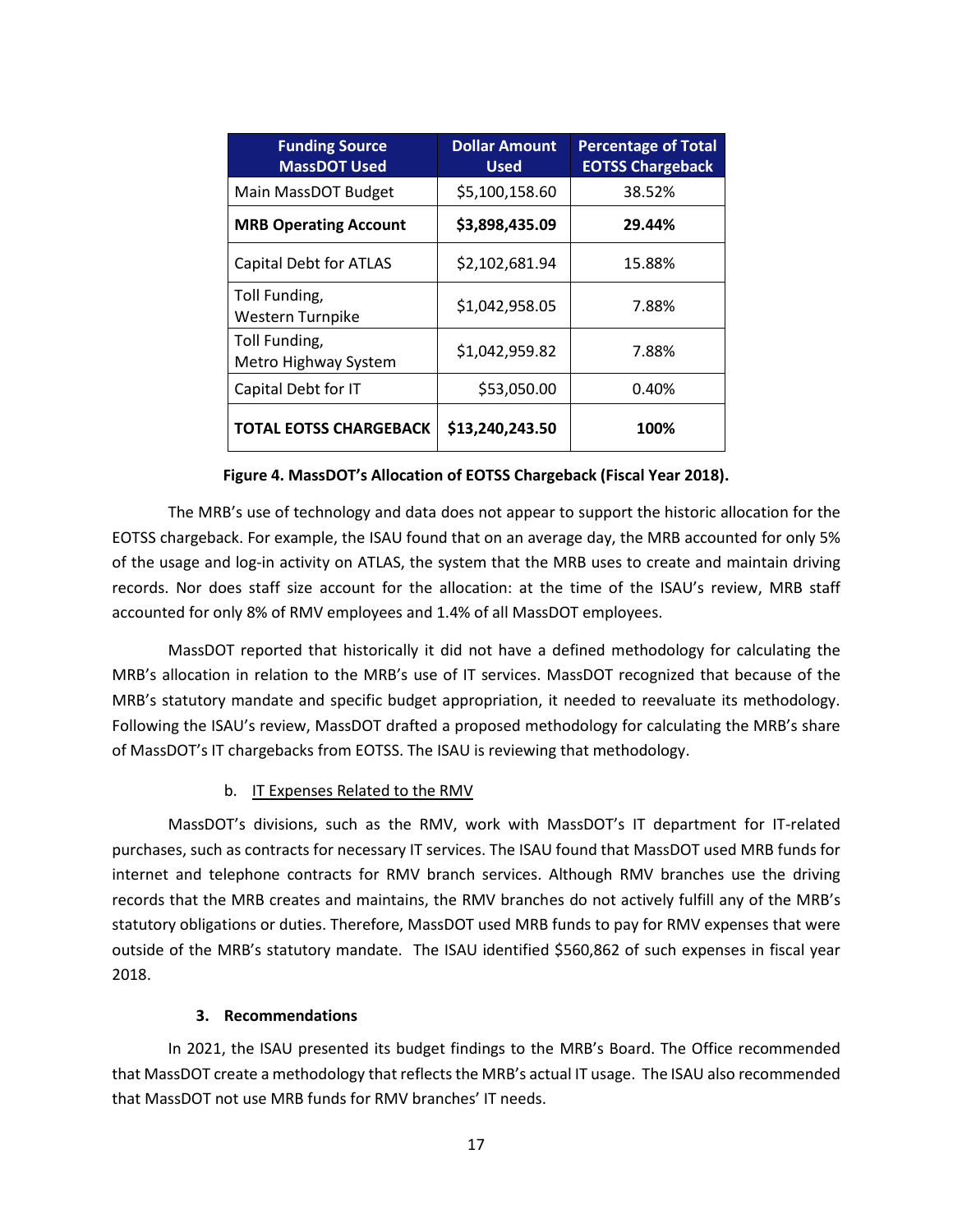Since that time, MassDOT has developed a new methodology for calculating the amount to charge the MRB for the EOTSS chargeback. The methodology is primarily based on technology and system usage by MRB staff and insurance companies that access the SDIP program and other driving records that MRB maintains. The ISAU is evaluating MassDOT's new methodology; this review will continue in 2022.

The leadership and staff at the MRB, RMV and MassDOT have been collaborative and receptive to the ISAU's findings and recommendations.

#### <span id="page-19-0"></span>**III. Office of Real Estate and Asset Development**

MassDOT owns property throughout the state and generates revenue by leasing some of its property to private companies. Among other responsibilities, MassDOT's Office of Real Estate and Asset Development (OREAD) develops and manages MassDOT's portfolio of leases and license agreements.

In 2021, the ISAU reviewed leases that MassDOT has with three companies. The ISAU found that the first company, which leases a parking lot from MassDOT, did not pay rent in May 2020 and June 2020, and between September 2020 and February 2021. Due to the adverse economic impacts of the COVID-19 pandemic, MassDOT issued rent abatements to certain businesses on a case-by-case basis. Based on discussions that ISAU staff had with OREAD staff, the company likely would have qualified for such an abatement if it had applied.

In June 2021, the ISAU issued a letter requesting that MassDOT review its contract with the parking company and apply appropriate adjustments, such as annual increases, late fees and interest fees, to determine the balance that the company owes to MassDOT. The ISAU continues to monitor OREAD's efforts to recover the amount owed, including reviewing abatements, deferrals and repayment plans.

The ISAU reviewed two additional companies that lease MassDOT property and identified potential underpayments by both companies. MassDOT's contract with each company includes audit provisionsthat allow MassDOT to initiate an audit of the company's payments to MassDOT. The audit may be at the company's expense if the auditor finds underpayments. After the ISAU identified the potential underpayments, MassDOT engaged an outside auditor to review both companies. The audits are currently underway.

#### <span id="page-19-2"></span><span id="page-19-1"></span>**IV. Massachusetts Bay Transportation Authority**

#### **A. Transit Police Department**

Members of the ISAU team worked in collaboration with the Office's Audit, Oversight and Investigations Division (AOI), the MBTA Transit Police Department and Suffolk County District Attorney's Office to investigate allegations of time theft by three former MBTA police officers. Following the investigation, all three officers were charged with larceny. Two of the former officers have been placed on pre-trial probation and have paid approximately \$12,000 in restitution to the MBTA in connection with receiving pay they did not earn. The third officer's case is still pending.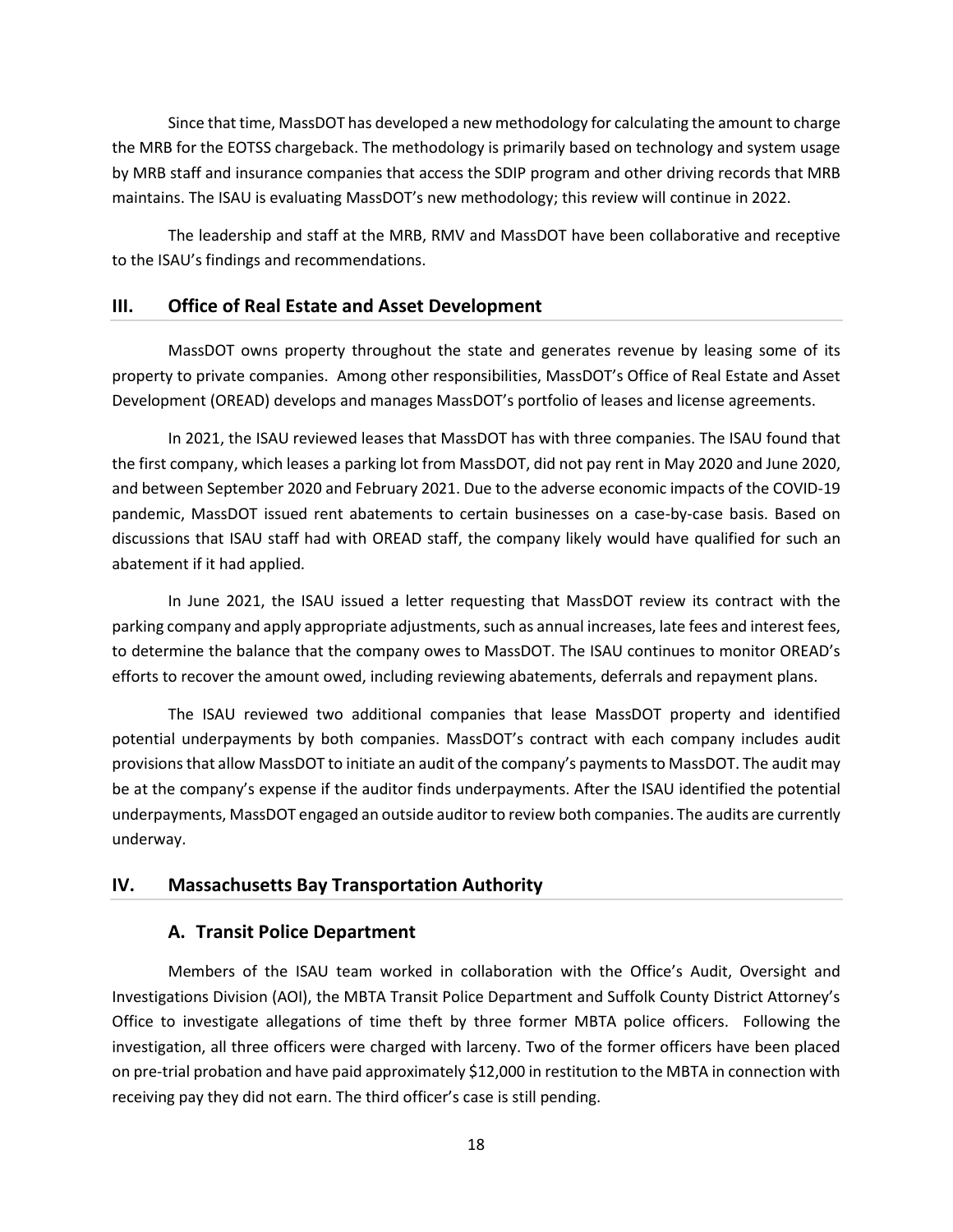In July 2021, Kenneth Berg, a former police lieutenant, was charged in Boston Municipal Court (BMC) with larceny over \$250 in connection with receiving \$8,460.97 in pay for hours he had not worked. Evidence gathered during the investigation revealed that between June 23, 2014, and June 16, 2015, Berg did not work portions of 26 regular shifts and 39 overtime shifts, despite claiming to have worked those entire shifts. On December 22, 2021, a BMC judge ordered Berg to repay the MBTA \$8,460.97 and to serve three months of pre-trial probation.

Also in July 2021, Jason Morris, a former police sergeant, was charged with larceny over \$250 in connection with receiving \$4,354.55 in pay for hours he never worked. Evidence revealed that between October 2, 2015, and December 24, 2015, Morris did not work portions of 16 regular shifts and 16 overtime shifts, despite claiming that he had worked those entire shifts. On December 10, 2021, a BMC judge ordered Morris to repay the MBTA \$4,354.55 and placed him on three months of pre-trial probation.

Former MBTA Transit Police Sergeant Michael Adamson was also charged with larceny for allegedly collecting pay for hours he did not work. Adamson's case is still pending.

All defendants are presumed innocent until proven guilty.

#### **B. Transit Police Retirement Plan**

<span id="page-20-0"></span>The ISAU collaborated with the AOI to examine payments that the MBTA Police Association Retirement Plan (Retirement Plan) made to several retirees between 2005 and 2018. The Retirement Plan administers the pension benefits for staff who retire from the MBTA Transit Police Department. It is primarily funded by contributions from the MBTA. Between 2014 and 2019, for example, the MBTA contributed approximately \$15.9 million to the fund.

The joint review found that during this time, the Retirement Plain overpaid 24 retirees more than \$470,000. The Retirement Plan made these overpayments because it had poor internal controls and it had no system in place to terminate payments when retirees were no longer eligible for the benefits. In May 2021, the Office issued [a letter](https://www.mass.gov/doc/oig-letter-to-mbta-police-association-retirement-plan-regarding-overpayments-may-2021/download) to the Retirement Plan's board of directors outlining its findings.

The Retirement Plan has three retirement options based on the member's age at retirement and years of service with the MBTA Transit Police Department: a "normal retirement," an "early normal retirement," and a "reduced early retirement."

**Normal retirement.** Members who are at least 65 years old with at least 10 years of service.

**Early normal retirement.** Members hired before December 4, 2018, are eligible for an early normal retirement when they reach age 52 and have 23 years of service. Members hired on or after December 4, 2018, are eligible when they are 55 years old and have 25 years of service.

**Reduced early retirement.** Members hired before December 4, 2018, may receive a reduced early retirement benefit when they reach age 50 and complete 20 years of service. Members hired on or after December 4, 2018, are eligible at age 55 with 20 years of service.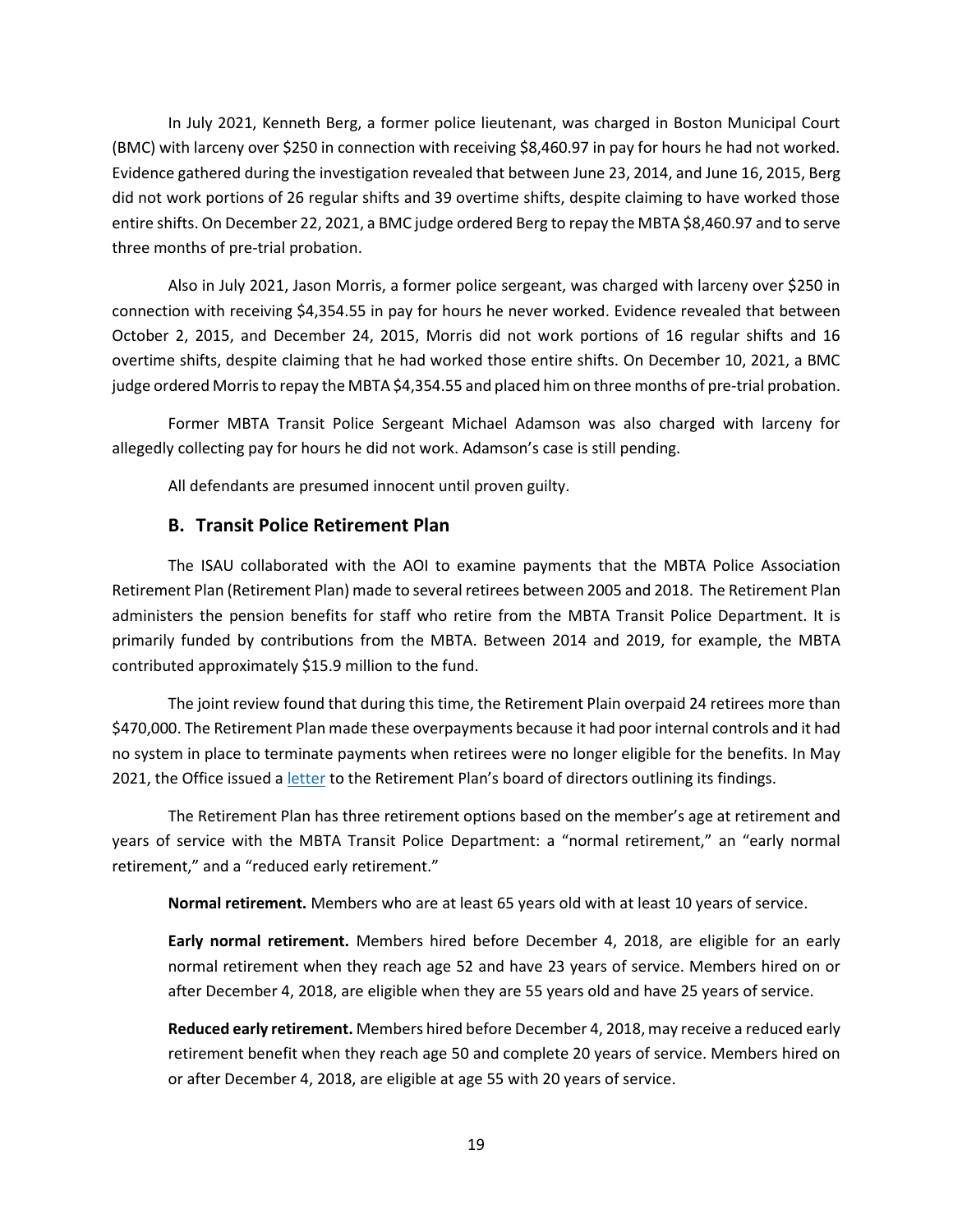In addition to the retirement options, members who choose an early normal retirement may receive supplemental retirement benefits until the age of 62. This benefit supplements the member's income until they are eligible for Social Security benefits. There is also a disability retirement benefit for members who were incapacitated and unable to physically perform their work. This benefit is for members who have not reached their normal retirement age; it expires at the age of 52, when the retiree becomes eligible for an early normal retirement.

The Retirement Plan's board of directors hired its current executive director, Janet Rivard, in 2017. Upon hire, Ms. Rivard learned of one benefit overpayment and expanded her review to all supplemental and disability benefit payments between 1997 and 2018. She identified the additional supplemental and disability benefit overpayments discussed above. The Office independently conducted its own calculations of supplemental and disability retirement benefit payments to retirees and agreed with Ms. Rivard's findings. Those findings are detailed below.

Between 2005 and 2017, the Retirement Plan overpaid more than \$241,000 in supplemental retirement benefits to retirees who were older than 62. Supplemental retirement benefits should cease when the retiree turns 62. Figure 5 details the benefit overpayments for each retiree.

| <b>Retiree</b>        | <b>Supplemental Benefit</b><br><b>Overpayment</b> | <b>Retiree</b> | <b>Supplemental Benefit</b><br>Overpayment |
|-----------------------|---------------------------------------------------|----------------|--------------------------------------------|
| Retiree 1             | \$58,100                                          | Retiree 11     | \$5,600                                    |
| \$39,200<br>Retiree 2 |                                                   | Retiree 12     | \$5,600                                    |
| \$31,576<br>Retiree 3 |                                                   | Retiree 13     | \$4,200                                    |
| Retiree 4             | \$16,800                                          | Retiree 14     | \$4,200                                    |
| Retiree 5             | \$16,100                                          | Retiree 15     | \$3,500                                    |
| Retiree 6             | \$14,000                                          | Retiree 16     | \$3,200                                    |
| Retiree 7             | \$12,600                                          | Retiree 17     | \$1,400                                    |
| Retiree 8             | \$11,000                                          | Retiree 18     | \$700                                      |
| Retiree 9             | \$6,300                                           | Retiree 19     | \$700                                      |
| Retiree 10            | \$6,300                                           | Retiree 20     | \$700                                      |
|                       |                                                   | <b>Total</b>   | \$241,776                                  |

#### **Figure 5. Overpayment of Supplemental Retirement Benefits Between 2005 and 2017.**

Between 2005 and 2018, the Retirement Plan also overpaid more than \$228,000 in disability retirement benefits to retirees who were older than 52. Disability retirement benefits should cease when the retiree turns 52. Figure 6 details the benefit overpayments for each retiree.

| <b>Retiree</b> | <b>Disability Benefit Overpayment</b> |
|----------------|---------------------------------------|
| Retiree 21     | \$77,620.66                           |
| Retiree 22     | \$74,951.96                           |
| Retiree 23     | \$61,217.28                           |
| Retiree 24     | \$14,651.14                           |
| Total          | \$228,441.04                          |

**Figure 6. Overpayment of Disability Retirement Benefits Between 2005 and 2018.**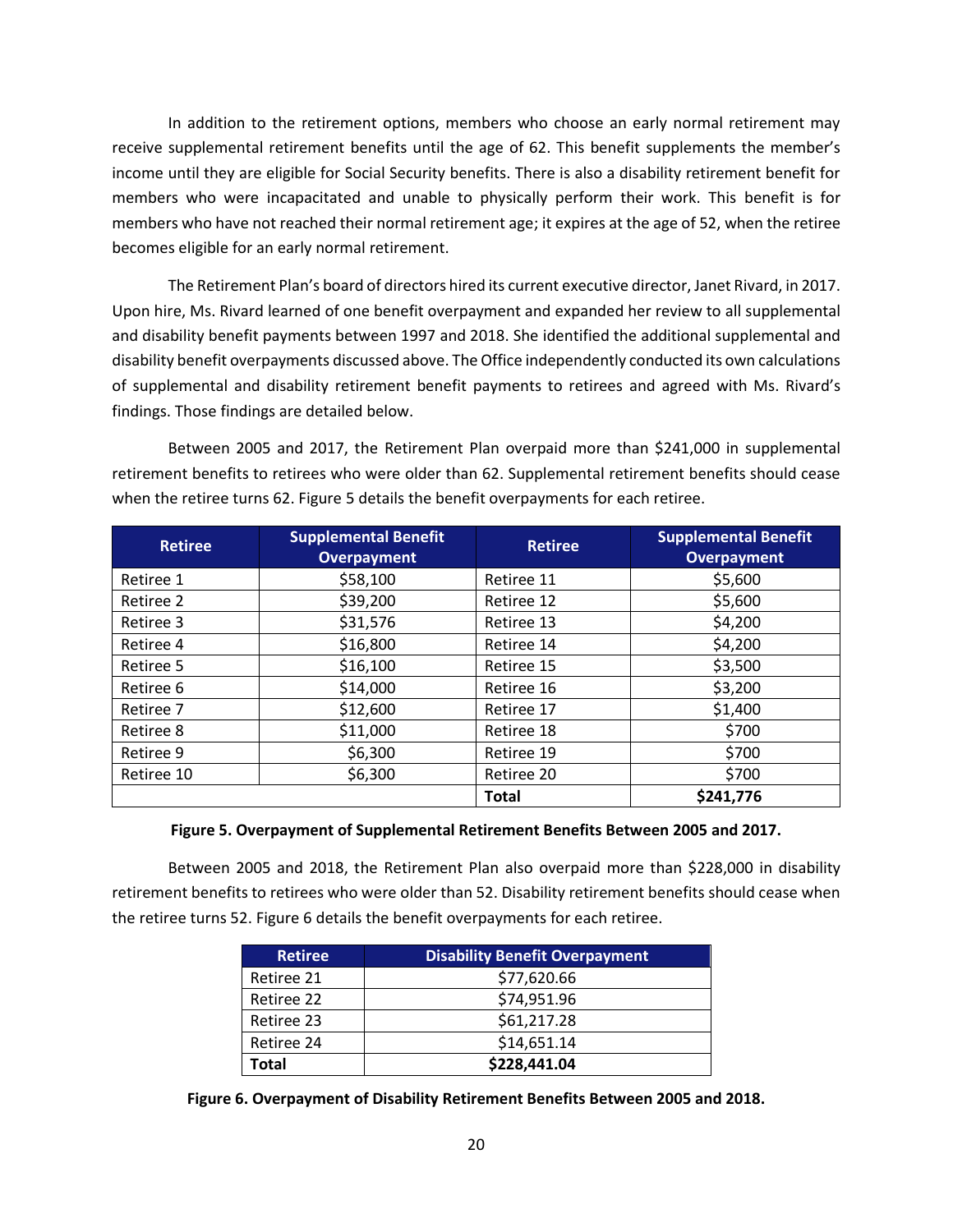The Retirement Plan overpaid these benefits for three different reasons. In two instances, the previous executive director did not factor in social security disability benefits when he should have. The previous executive director did not convert one retiree's disability retirement benefit to an early normal retirement. Finally, one retiree had not obtained spousal consent when selecting a payment option with reduced survivor benefits.

After Ms. Rivard's review, the Retirement Plan contacted each retiree who received overpayments to establish a plan to pay back the overpaid benefits. Some retirees fully repaid the Retirement Plan, while others are repaying through monthly deductions to their benefit payments.

The Office found that, under the previous executive director, the Retirement Plan did not have an adequate system or controls to track and discontinue supplemental and disability benefit payments at the appropriate time. Ms. Rivard worked with the Retirement Plan's banking vendor to establish controls to automatically end supplemental retirement and disability benefits when retirees reach age 62 or 52, respectively.

To help curtail future overpayments, the Retirement Plan also instructed its banking institution to implement a different pay code for supplemental benefit payments to separate them from normal retirement benefits. In addition, the bank now provides a monthly report detailing all supplemental benefit payments, and it added conversion dates to automatically end supplemental benefits to retirees who reach age 62. To halt disability benefit overpayments, the vendor now automatically transfers retirees' benefits from disability to normal retirement at the appropriate time. The executive director will also check with the Social Security Administration annually to ensure retirees with a disability benefit receive the correct amount.

Following its review, the Office recommended that the Retirement Plan's board of directors take a training on the fiduciary duties and responsibilities of public boards and commissions. The Office provided this training to the board of directors in January 2022. The Office also recommended that the Retirement Plan document its internal controls in writing and employ a more robust annual audit.

Finally, the ISAU recommends that the Retirement Plan evaluate the payment of supplemental retirement benefits to those who choose an early retirement. Funded with public money, the Plan should consider whether the benefit, which is not available to other state employees, is fiscally sound and appropriate.

#### **C. The MBTA's Privatization of Services**

<span id="page-22-0"></span>In 1993, the Massachusetts Legislature passed the Act Providing for the Delivery of State Services in a Fiscally Responsible Manner (the Taxpayer Protection Act).<sup>14</sup> The Taxpayer Protection Act outlines the procedure that state agencies and applicable authorities must follow before hiring a vendor to perform services valued at \$500,000 or more "which are substantially similar to and in lieu of," services that regular

<sup>14</sup> M.G.L. c. 7, §§ 52-55.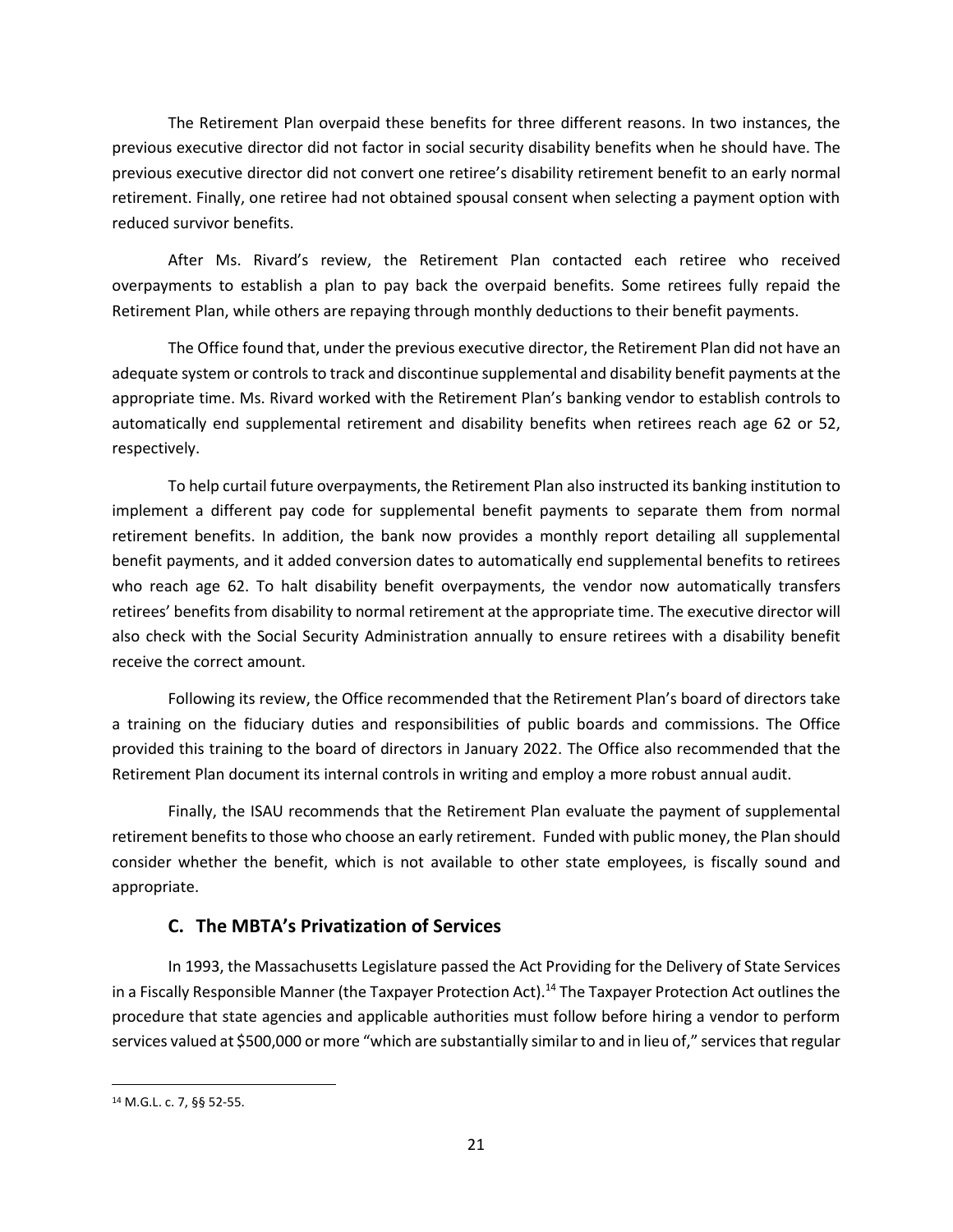employees of an agency provide.<sup>15</sup> The Act also details the review that agencies and authorities must conduct before hiring a vendor to perform a service that public employees currently perform.<sup>16</sup> Replacing public employees with a private vendor is commonly referred to as privatization.

In 2015, the Legislature passed a law exempting the MBTA from the Taxpayer Protection Act for three years.<sup>17</sup> The 2015 law requires the Office to review all contracts that the MBTA entered into pursuant to this exemption. Specifically, within 90 days after the complete performance of an MBTA contract that falls under the exemption, the Office must file a report addressing the following:

- The competitiveness and fairness of the procurement process resulting in the contract.
- The quality of the services provided.
- The expected and actual cost of the contract.
- The actual cost of the contract compared to the benefits derived from the contract.

Between 2015 and 2018, the MBTA privatized seven services in accordance with the exemption.<sup>18</sup> All of the contracts are still active; that is, none have been completed. To date, the MBTA has exercised all available renewal option years for four of the seven contracts. The MBTA subsequently amended three of these four contracts to extend them further. Therefore, the Office's mandate to review the contracts has not yet begun for any of the contracts.

Figure 7 outlines the seven privatized services, the original contract period and the current status of the contracts. *See* Appendix 1, which describes the services each vendor is providing.

<sup>15</sup> M.G.L. c. 7, § 53.

<sup>&</sup>lt;sup>16</sup> As part of this process, for example, the State Auditor must review all agency requests to privatize services.

<sup>17</sup> Section 196 of Chapter 46 of the Acts of 2015.

<sup>&</sup>lt;sup>18</sup> Although the MBTA outsourced seven services in accordance with the exemption, the MBTA entered into eight contracts in total. The vendor and the MBTA terminated the first contract for a customer service call center and the MBTA conducted a new procurement for a new vendor.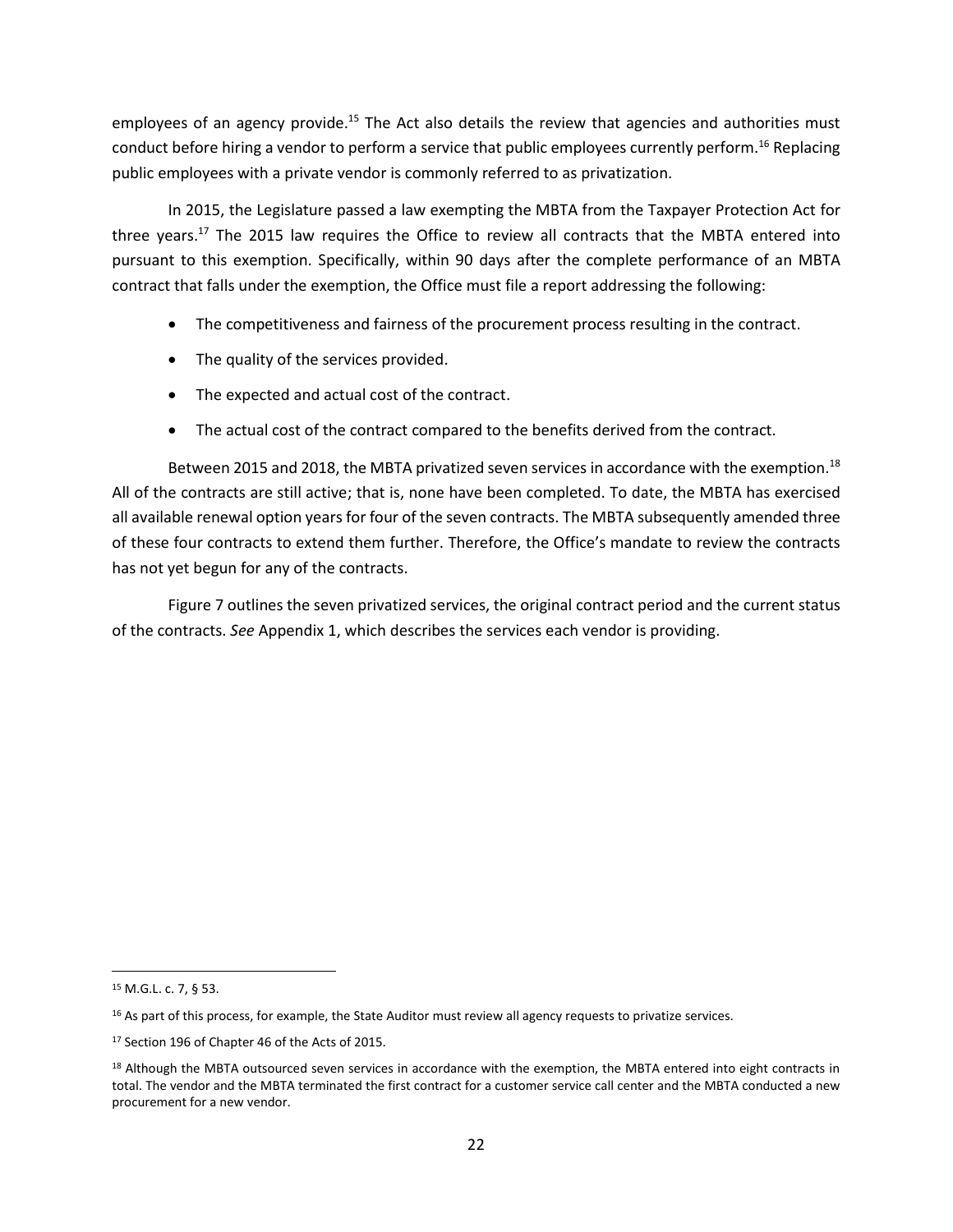| <b>Contract</b>                              | <b>Original</b><br><b>Contract Period</b> | <b>Renewal Options and Amendments</b>                                           | <b>Current</b><br><b>End Date</b> |
|----------------------------------------------|-------------------------------------------|---------------------------------------------------------------------------------|-----------------------------------|
| Third-Party<br>Administrator                 | $5/13/2016$ -<br>5/12/2019                | 1 Renewal Option (1 Year) Exercised<br>5 Amendments to Extend                   | Month-to-<br>Month                |
| Customer<br><b>Service Agents</b><br>Program | 7/31/2017-<br>7/30/2018                   | 3 Renewal Options (1 Year Each) Exercised<br>1 Amendment to Extend              | 7/30/2022                         |
| Police<br>Dispatch                           | 9/25/2017-<br>9/14/2020                   | 2 Renewal Options (1 Year Each) Exercised                                       | 9/14/2022                         |
| Cash<br>Collection and<br>Processing         | 10/26/2016-<br>10/25/2018                 | 3 Renewal Options (1 Year Each) Exercised<br>$\bullet$<br>1 Amendment to Extend | 10/25/2022                        |
| Customer<br>Service Call<br>Center           | $6/1/2018$ -<br>5/31/2021                 | 1 Renewal Option (1 Year) Exercised                                             | 5/31/2022                         |
| Warehouse<br>and Logistics                   | $2/1/2017$ -<br>1/31/2022                 | 1 Renewal Option (2 Years) Exercised                                            | 1/31/2024                         |
| Automated<br>Fare<br>Collection              | 3/20/2018-<br>3/19/2031                   | In Original Contract Period                                                     | 3/19/2031                         |

#### **Figure 7. Status of MBTA Privatization Contracts.**

The MBTA reports that it will conduct new procurements for the customer service agents' program and police dispatch before July 2022 and September 2022, respectively. Additionally, the MBTA plans to exercise the second renewal option for its customer service call center, thereby extending the contract to May 31, 2023.

#### <span id="page-24-0"></span>**V. Other Reviews and Referrals**

As discussed more below, the ISAU operates several hotlines, where individuals may report potential fraud, waste, abuse or mismanagement of public and private transportation funds and programs. Although every complaint does not result in a full investigation, the ISAU does conduct a preliminary review of every complaint. If this preliminary review substantiates that the complaint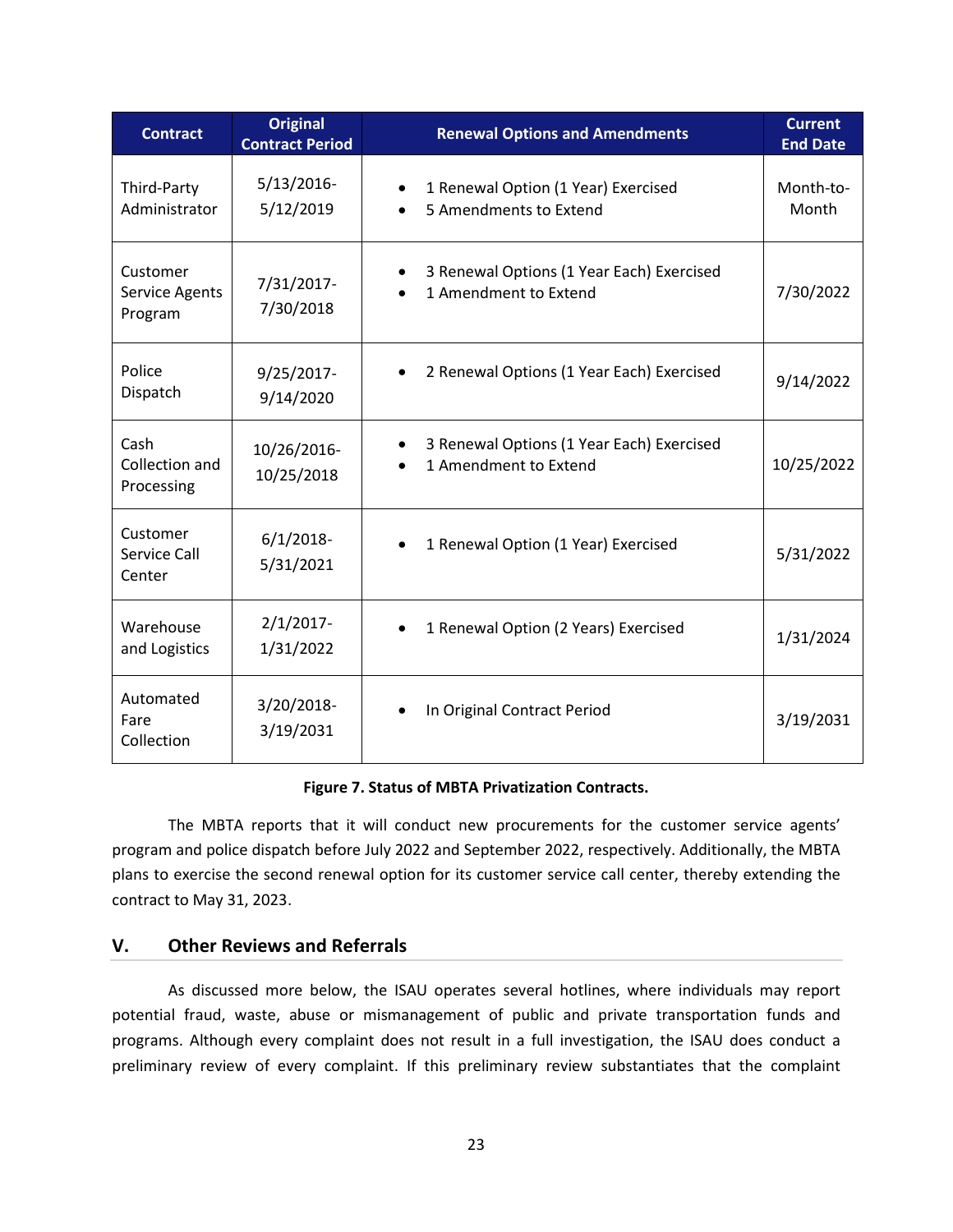warrants further investigation, the ISAU may report the matter to the appropriate MassDOT or MBTA division for further investigation and corrective action.

During 2021, the ISAU reported several complaints to MassDOT and the MBTA. ISAU staff also worked collaboratively with MassDOT and the MBTA to resolve many issues and inquiries. The various reviews, referrals and collaborations included topics such as:

- Train idling: The ISAU received multiple inquiries regarding trains that idle at or near trolley, subway and commuter rail stations. The ISAU reviewed the claims and reported them to MBTA Transit Operations.
- Rail grant: The ISAU reviewed a complaint alleging that a grant application submitted for MassDOT's Industrial Rail Access Program contained inadequate information. The ISAU referred the matter to MassDOT's Office of General Counsel.
- Highway equipment misuse: The ISAU reviewed allegations that a MassDOT employee inappropriately used snow plowing equipment for personal use, including to plow their own street and driveway. After a preliminary review, the ISAU reported the matter to MassDOT, which took disciplinary action.
- MBTA station access: The ISAU handled an inquiry related to pedestrian access at a commuter rail station. In particular, the ISAU reviewed whether a restaurant located next to the station encroached on MBTA property, blocking a pedestrian walkway to the station. The ISAU met with MBTA real estate staff and the restaurant's management to clarify the restaurant's access rights to the area.
- Public-use airport planning: The ISAU received allegations that a local airport commission misreported airport activity levels to MassDOT and the Federal Aviation Administration. The complaint also alleged that the airport commission did not hold public meetings or maintain meeting minutes. After meeting with the complainant and the MassDOT Aeronautics Administrator, the ISAU referred the inquiry to the Aeronautics Division.

### <span id="page-25-0"></span>**VI. Investigations Referred to the Office of the Inspector General and Attorney General's Office**

In accordance with Section 9(d) of Chapter 6C of the Massachusetts General Laws, the ISAU may report and refer findings to the investigative division of the Office, and the results of such investigations may be referred to the Attorney General for appropriate action. During 2021, the ISAU continued to work collaboratively with the Office's other divisions and the Attorney General's Office on a number of matters, referring cases as appropriate.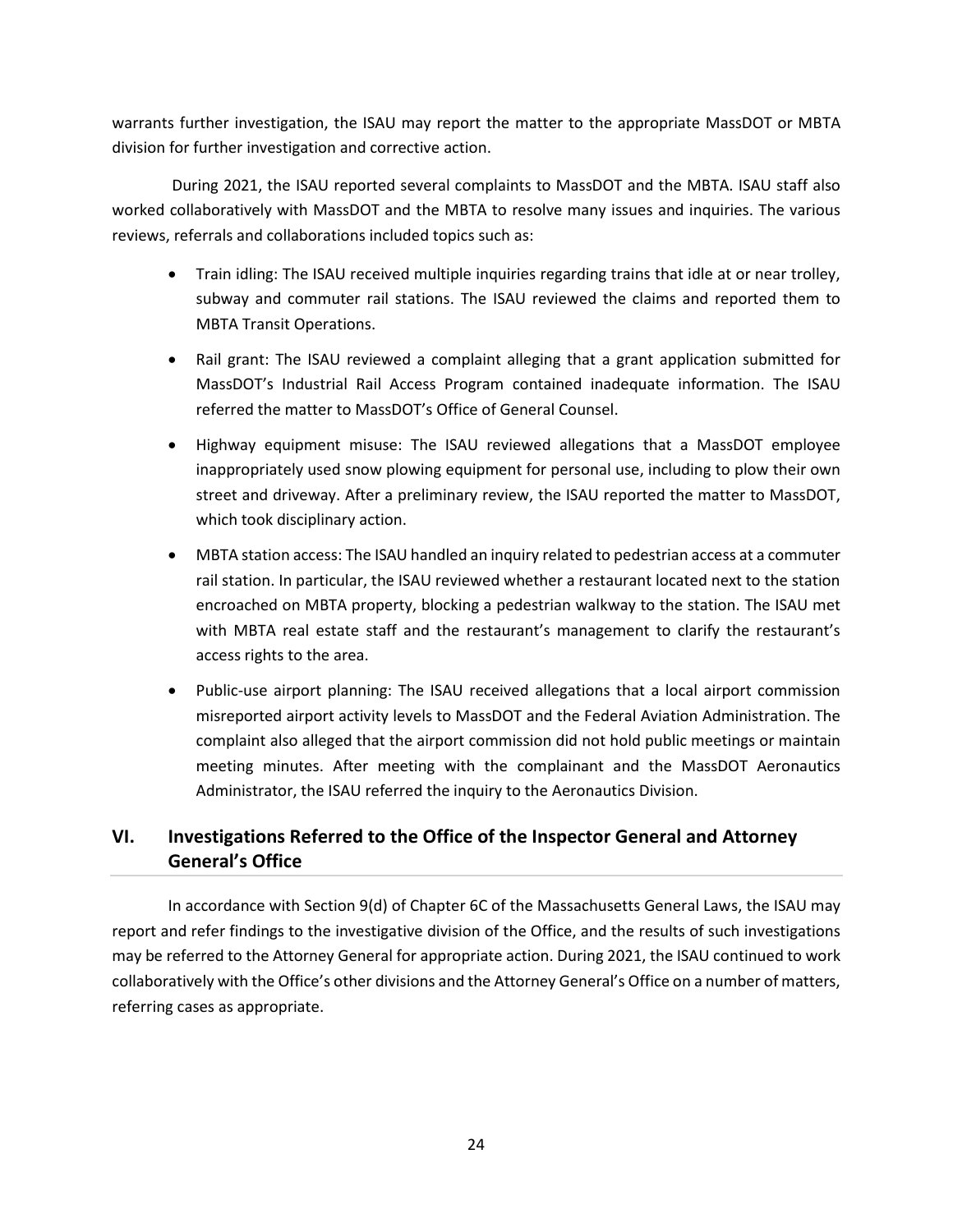### **OTHER ACTIVITIES**

#### <span id="page-26-1"></span><span id="page-26-0"></span>**Fraud Prevention Training**  I.

In furtherance of its mission to prevent fraud, waste and abuse of transportation funds, the ISAU developed and delivered fraud prevention trainings in 2021.

In February 2021, the ISAU provided fraud prevention training to the MBTA's Procurement and Logistics Department. The training examined common fraud schemes, fraud prevention techniques and red flags for vendor fraud.

In April 2021, the ISAU provided specialized training to individuals from MassDOT Highway and the Office of General Counsel regarding the oversight for bridge-maintenance contracts, with a focus on evaluating contract terms, vendor submittals and invoices.

Also in 2021, the ISAU developed and taught a class on project management for municipal construction projects, for the Office's certification and training program. Using case studies from the ISAU's review of town roadway projects, the class focused on contract administration, common construction fraud schemes and the process for false claims recoveries. The ISAU presented this training in collaboration with MassDOT's Community Grants Program, which highlighted eligible projects, how to apply for a community grant, and MassDOT's involvement in administering Chapter 90 funding for municipalities.

#### <span id="page-26-2"></span> $II.$ **RMV Disability Placard Abuse Task Force**

In 2021, the ISAU also continued to participate in the RMV's Disability Placard Abuse Task Force, which is dedicated to addressing and resolving issues surrounding placard abuse, increasing enforcement of the current laws, and tightening administrative controls to prevent and detect abuse more easily. In 2021, the task force met to discuss ongoing education and outreach, local enforcement trends, and recommendations and goals for the task force moving forward.

#### <span id="page-26-3"></span>**Hotlines** Ш.

The ISAU maintains a hotline for members of the public to confidentially report suspected fraud, waste or abuse in the expenditure of MassDOT funds; the hotline is available on the Office's, MassDOT's and the MBTA's websites. Individuals may report suspected fraud, waste and abuse via [email,](mailto:massdotfraudhotline@mass.gov) telephone, mail or online [form.](https://www.mass.gov/forms/report-suspected-fraud-waste-or-abuse-of-public-transportation-or-transit-funds-or-property) The ISAU also maintains employee hotlines on MassDOT's and the MBTA's intranets where employees can report wrongdoing or misuse of MassDOT funds.

The ISAU evaluates each complaint to determine whether it falls within its jurisdiction and whether it merits action. Some complaints lead to extensive investigations, some are referred to other agencies and others are closed if a preliminary inquiry fails to substantiate the allegations. Additionally,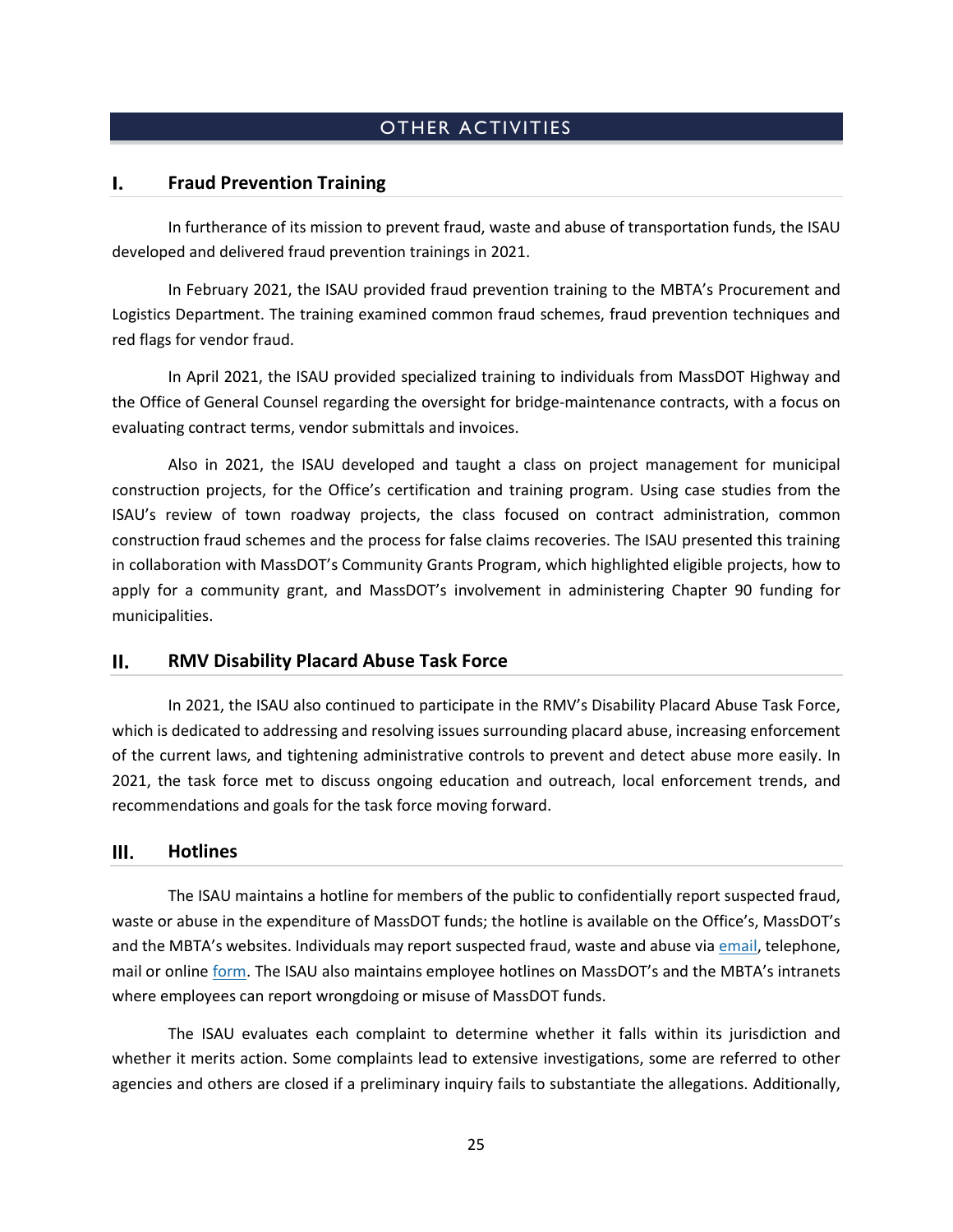the ISAU sometimes refers complaints to MassDOT or the MBTA if it determines that action would be best handled directly by the appropriate division.

Furthermore, in some instances, the inquiry or question is outside of the ISAU's jurisdiction; in such cases, the ISAU provides the complainant with the appropriate source for handling their complaint. For example, when an individual calls with questions related to renewing their driver's license, the ISAU provides the contact information for the RMV's customer service division. Finally, the ISAU's hotline also serves as the state's disability parking placard abuse hotline, receiving complaints regarding suspected placard abuse. The ISAU provides these complaints to the RMV's Medical Affairs Bureau, which processes and investigates them.

During 2021, the ISAU received 257 complaints. Nearly half of the ISAU hotline complaints related to disability parking or placards. The ISAU received 81 reports of alleged placard abuse and 38 general inquiries regarding disability parking or placards. The remaining complaints related to topics such as employee misconduct, time fraud, vendor fraud, train idling, safety issues and late subway trains.





**Figure 8. Intake Source by Month.**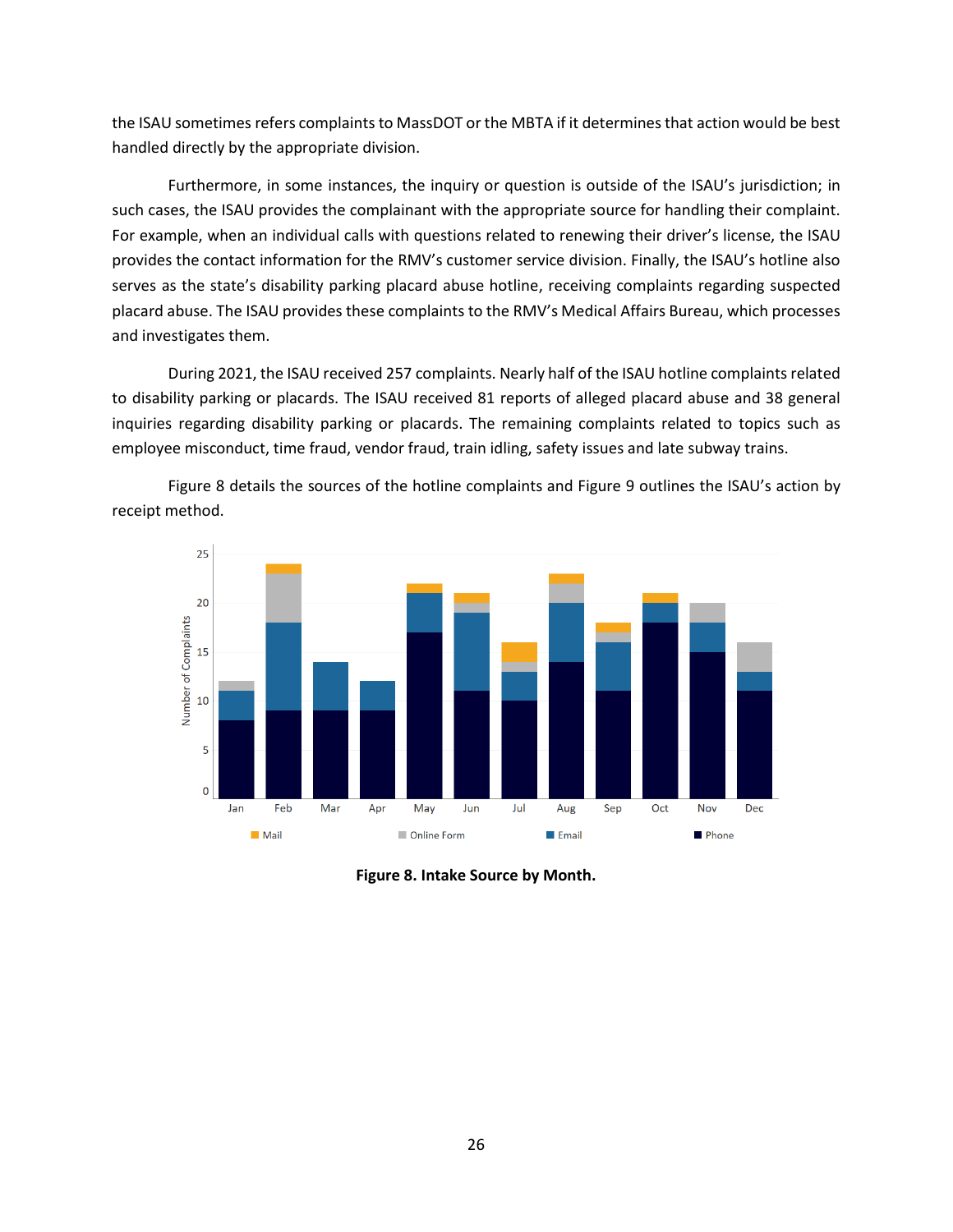

**Figure 9. ISAU Actions on Complaints Received in 2021.**

In Figure 9, "Referral" means the ISAU preliminarily reviewed the complaint, determined the complaint warranted further review and referred it to the appropriate agency, usually MassDOT or the MBTA. Referrals also includes placard abuse complaints that the ISAU referred to the RMV's Medical Affairs Bureau for handling. "Directed Complainant to the Appropriate Agency" means that the ISAU determined that the matter was outside of the ISAU's jurisdiction; however, the ISAU provided the complainant with the appropriate source for handling their complaint.

"No Action" means that the ISAU was unable to pursue an investigation, refer the matter to the appropriate agency or provide the complainant with an appropriate contact for their complaint. Most often, the complainant did not provide contact information or return a voicemail when the ISAU needed more information. No Action also includes instances in which the complainant had already contacted the appropriate agency. Finally, complaints about out-of-state placards fall under No Action.